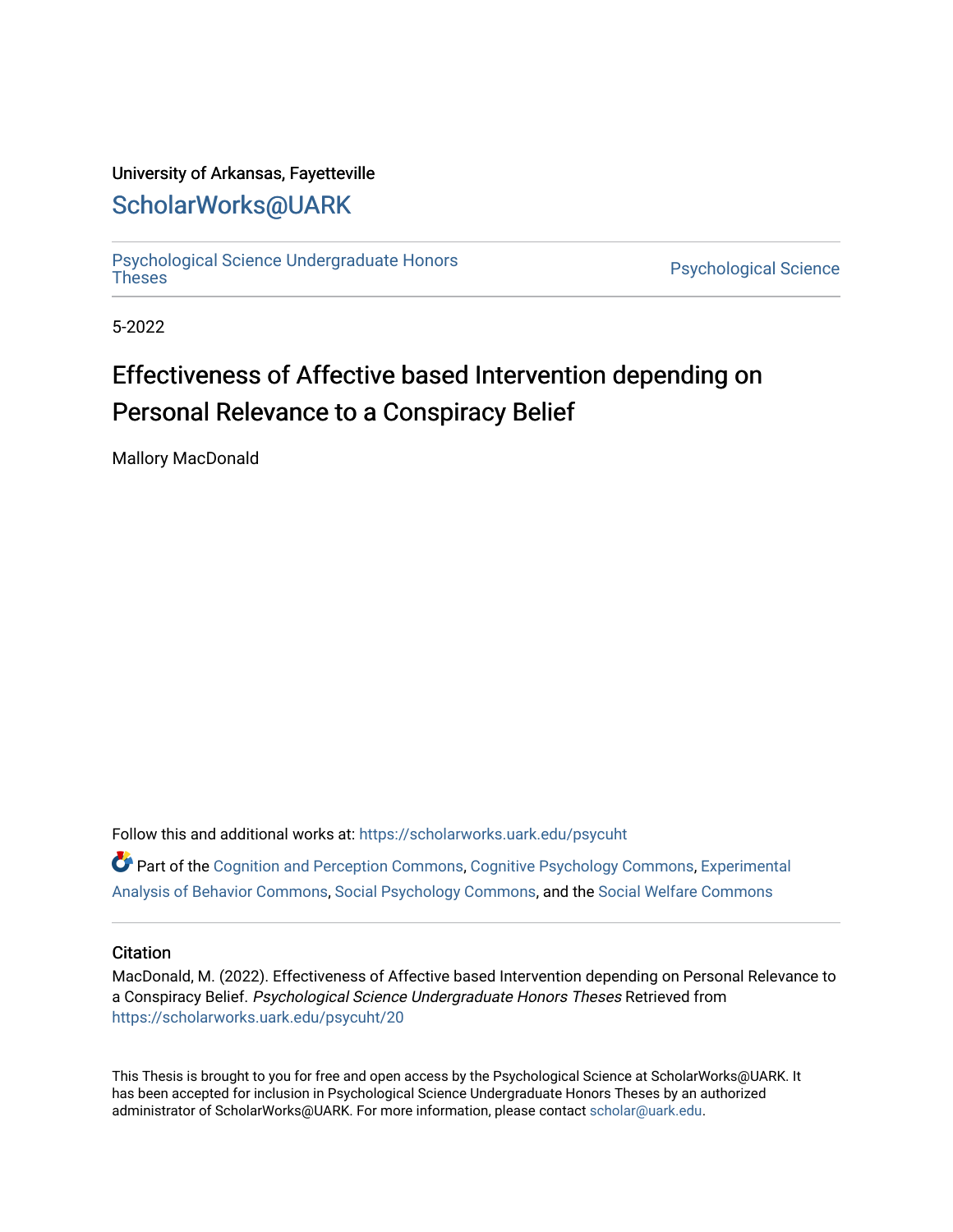# **Effectiveness of Affective based Intervention depending on Personal Relevance to a**

**Conspiracy Belief**

An Honors Thesis submitted in partial fulfillment of the requirements of Honors Studies in

Psychology

By

Mallory MacDonald

Spring 2022

Psychology

Fulbright College of Arts and Sciences

**The University of Arkansas**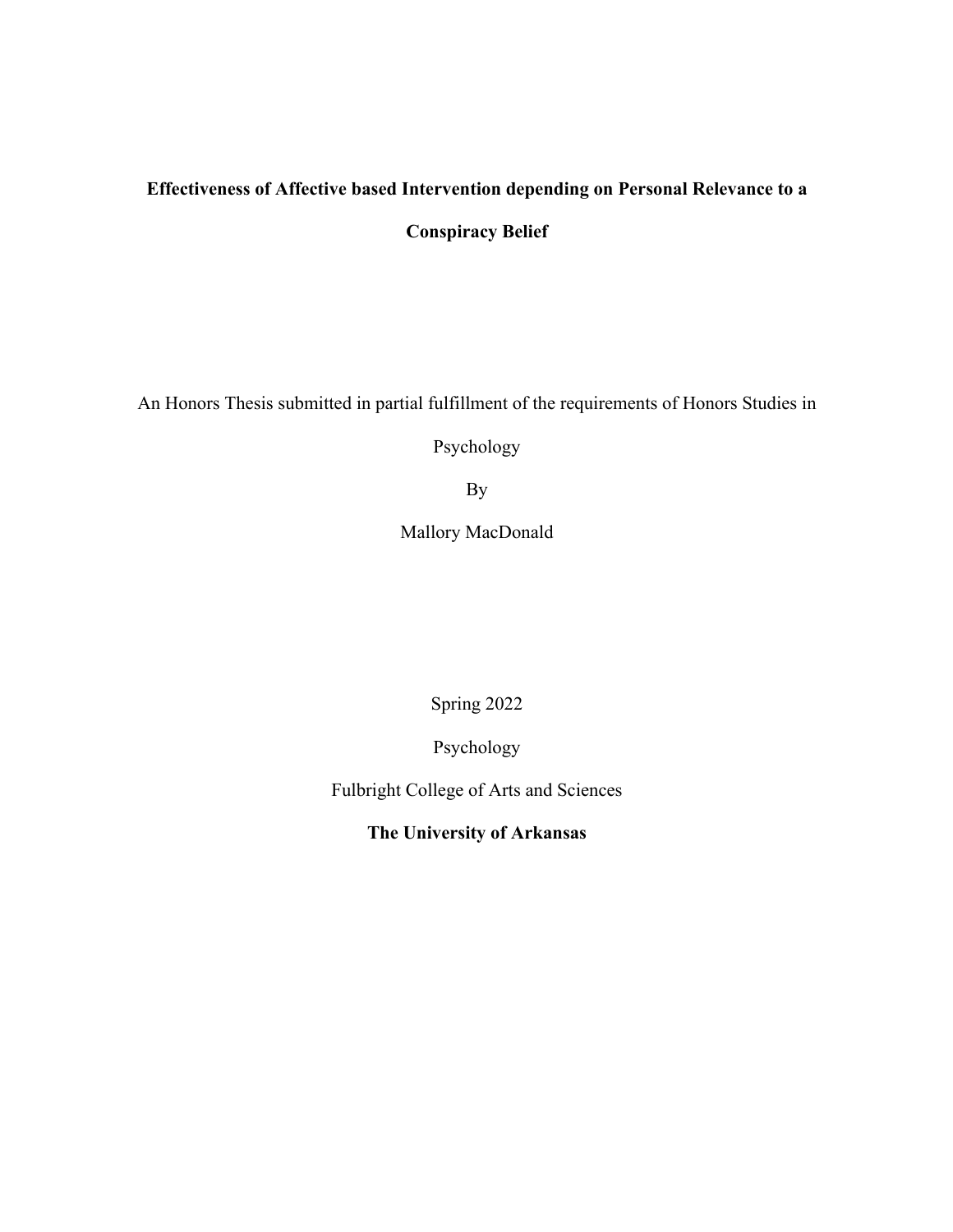### **Acknowledgements**

First, I would like to thank the University of Arkansas Honors College for the Honors College Research Grant that made this research possible. Thank you to Dr. Scott Eidelman for allowing me to do research in his lab under his guidance. Additionally, I would like to thank graduate student, Marie Altgilbers, for her assistance throughout the entire project. She was always available to answer questions and continually give feedback that helped improve the research. Finally, I would like to acknowledge my honors thesis committee members. Thank you, Dr. Matt Judah, Dr. Ryan Neville-Shepard, and Dr. T.K.S Kumar.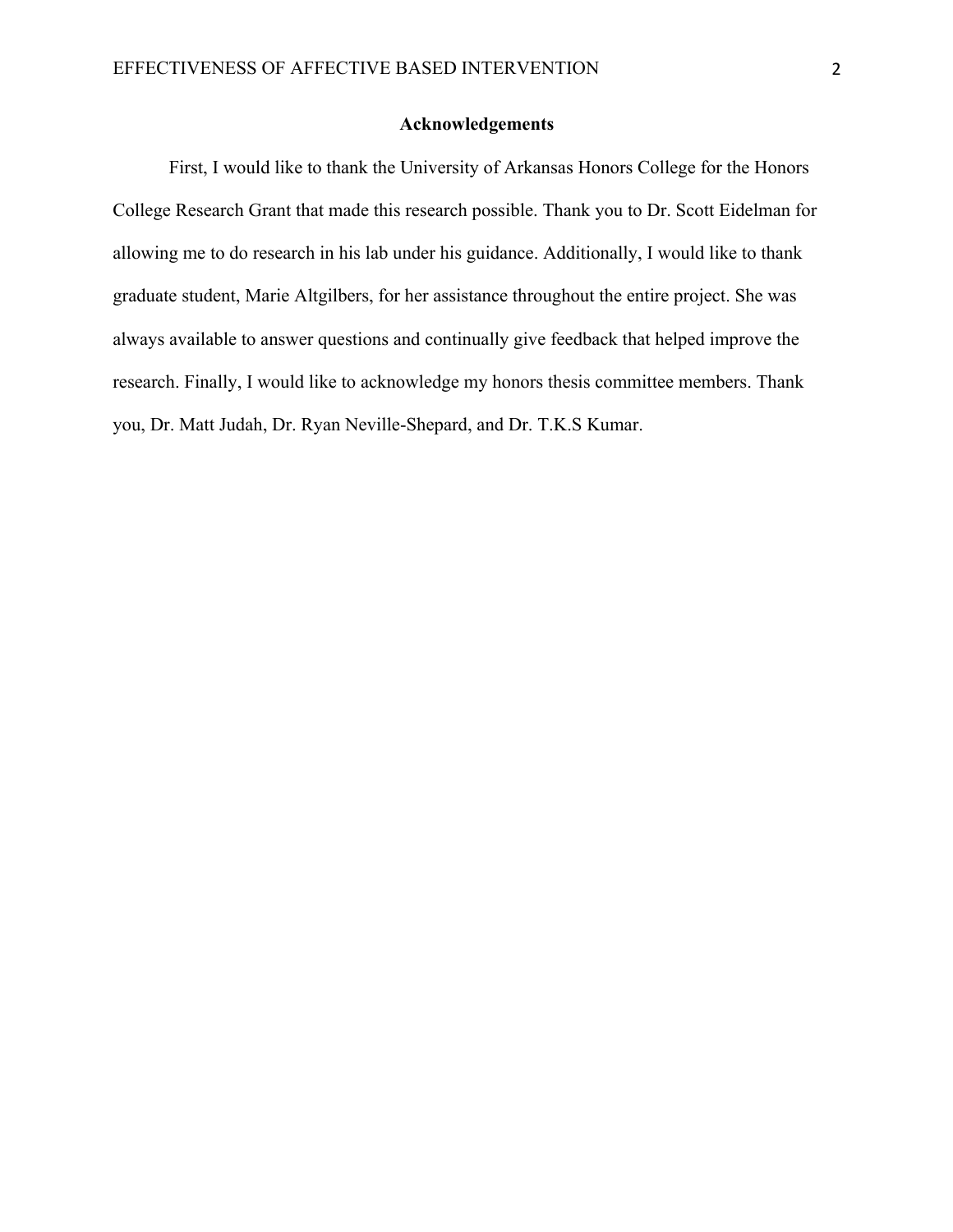## **Table of Contents**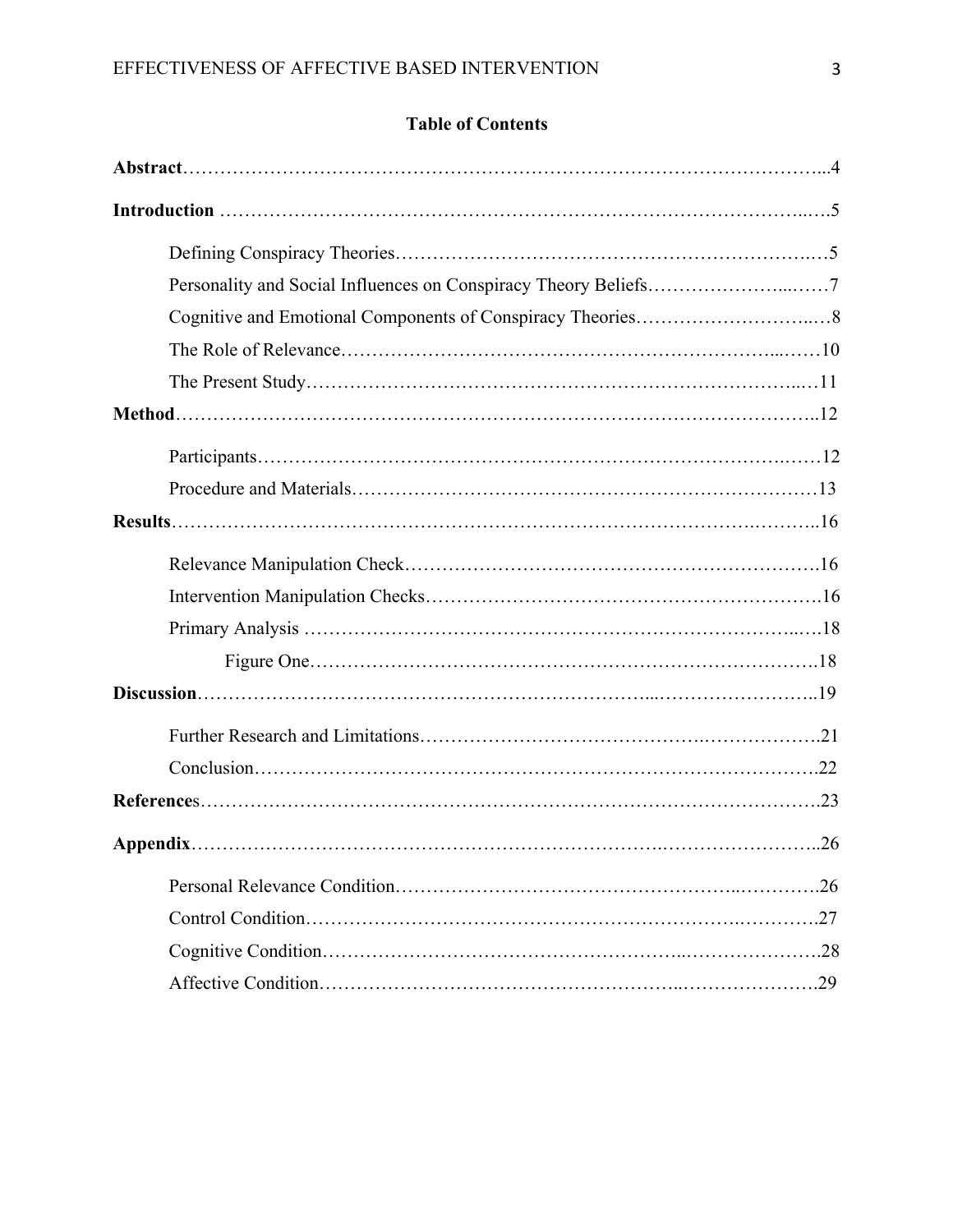#### **Abstract**

With the increase in conspiracy theory beliefs, there is a need for intervention techniques. Do some intervention techniques work better when taking into account the personal relevance a person has towards a topic? One hundred and sixty undergraduate students first read an article that introduced the conspiracy theory and established personal relevance. To manipulate personal relevance, participants were told that a new vaccine mandate would be put into place either July 2023 or July 2031. Then, they considered an article that worked to intervene the conspiracy belief. Participants either read an article that was focused on affective or cognitive intervention techniques. To measure the dependent variable, participants reported their support for the conspiracy theory. Results indicated that personal relevance played little role in impacting conspiracy beliefs. However, cognitive intervention tech had a significantly decreased antivaccine attitudes when compared to the control condition.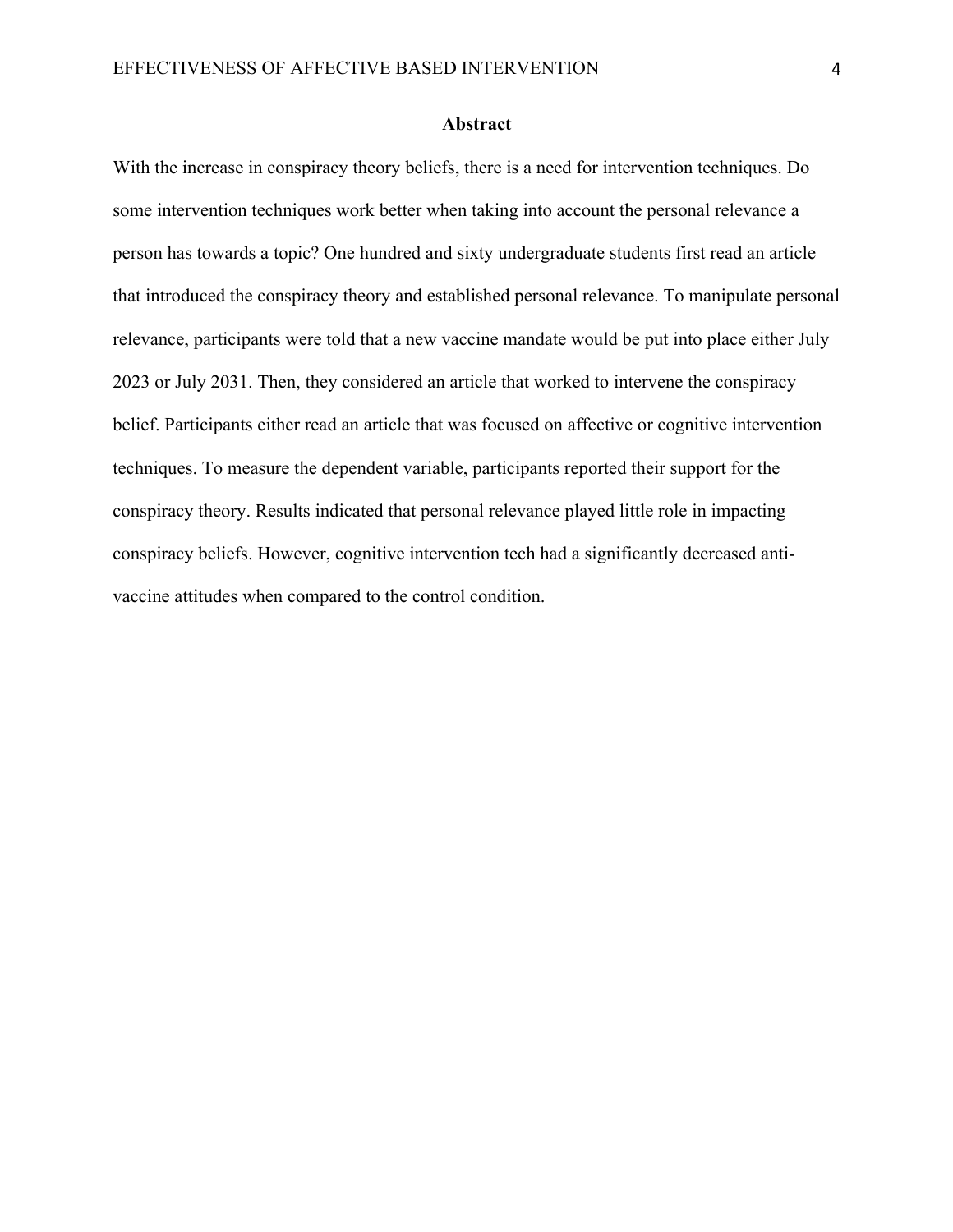# **Effectiveness of Affective based Intervention depending on Personal Relevance to a Conspiracy Belief**

Conspiracy theories are shared around a dinner table or discussed on the news. A distinction must be drawn between what is a conspiracy theory and what is factual. Maybe people sitting around that dinner table believe that the conspiracy theory they are sharing is the real account of what happened. Why do these people believe in conspiracy theories? How might they be challenged or correct? In the following research, the possible intervention techniques are explored that work to decrease anti-vaccine conspiracy beliefs depending on how personally relevant the conspiracy theory is to a person.

#### **Defining Conspiracy Theories**

Conspiracy theories focus on a hidden mysterious entity that controls the outcomes of different situations and has malevolent intent (Brotherton, 2013). Conspiracy theories are unverified claims about sensational events that are less plausible than the official explanation. Random coincidence cannot simply occur in nature (Hofstadter, 1964; Uscinski, 2020). Conspiracy theorists would rather take the word of an eyewitness than other, more effective methods of investigation (Dunbar & Reagan, 2006; Wells & Olson, 2003). One aspect that makes conspiracy theories dangerous is that people get to pick and choose which "facts" they believe. These "facts" might not be true or accurate to what happened during the event. Conspiracy theorists, also, use the lack of evidence in unofficial stories as evidence that mainstream media is not telling the "actual" event. This absence of evidence is convincing enough that people believe that a possible evildoer is hiding something. The evidence given out by mainstream media is false. This flaw in logic is a reason for the spread of misinformation. Effective intervention methods must be discovered to combat conspiracy beliefs. A difficult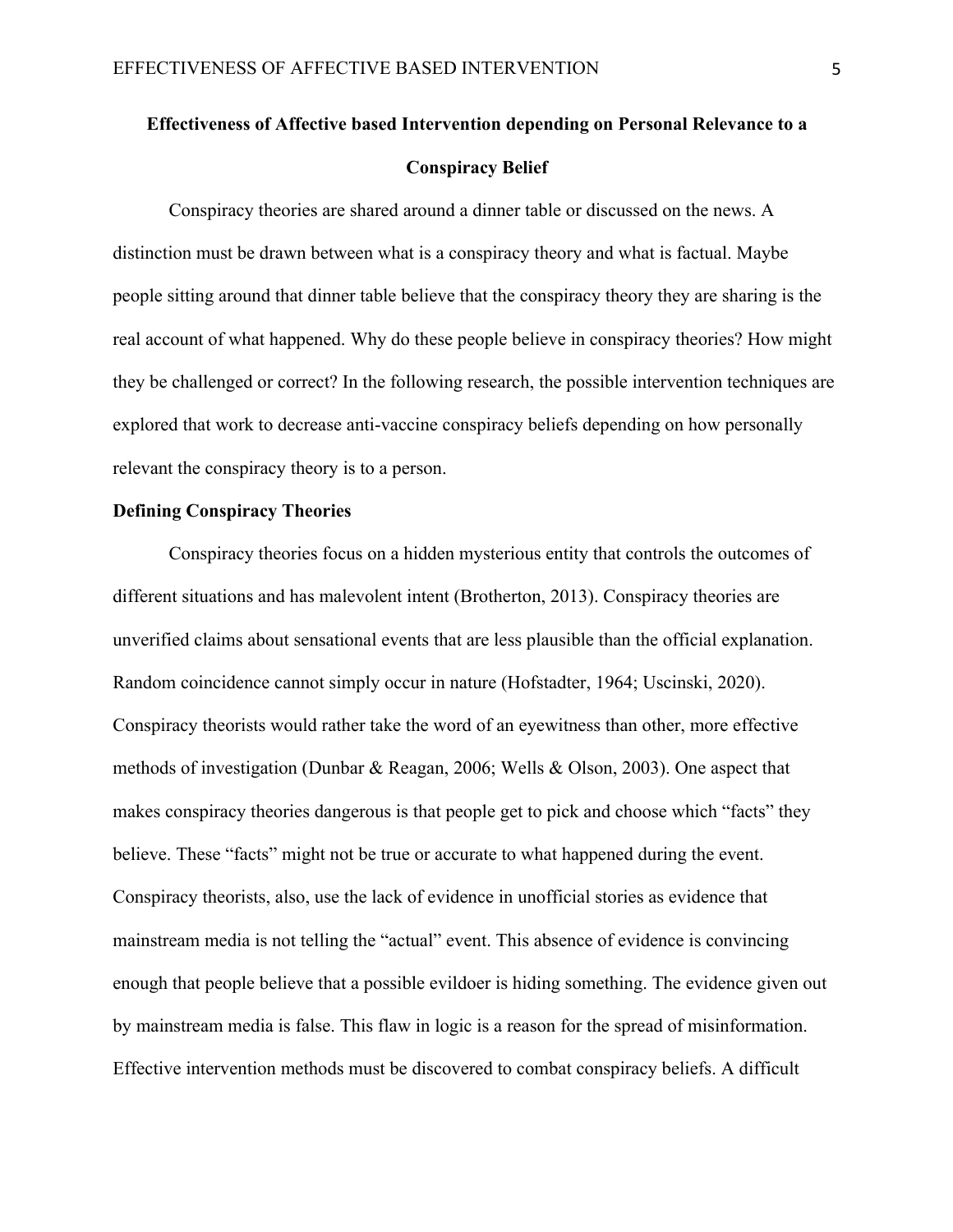situation is presented: How do you get someone to believe the actual story when they are set on not believing in it?

The lasting impacts of holding conspiracy theory beliefs can have major impacts on society. Minor exposure can have an impact on a person's belief system. Seeing a conspiracy once or twice (Jolley, 2013), might not change much, but it could impact how a person takes in information and what they choose to believe is true or not. The next level would be a shift in attitudes. A conspiracy theory always has an enemy. This will normally show up as "big" pharmaceuticals, government, agriculture, etc. Finally, these attitudes can influence our behaviors. These behaviors include not wearing a mask or getting vaccinated or sharing misinformation on Facebook. It might be the blog a mother's college roommate shared on Facebook that keeps her from giving her baby the MMR vaccine. Perhaps, she does give her child the vaccine and the baby gets MMR. It is easy to read a blog post from another mother and believe them when they claim that right after her child got the MMR vaccine, they also got diagnosed with autism. This answer is much easier to understand than the scientific literature, which does not give a definite explanation for the cause of autism. They examine complex genetic factors that are manipulated by advanced parental age and environmental influences. Simply reading the Facebook blog post and being exposed to the anti-vaccine conspiracy can cause a mother to become hesitant about getting certain vaccines and be the determining factor for the health of the child (Jolley & Douglas, 2014).

The spread of misinformation is a key reason for why conspiracy theories continue to grow and stay around. Effective methods must be created to help stop the spread of misinformation and properly inform the community. To dismantle conspiracy theories, there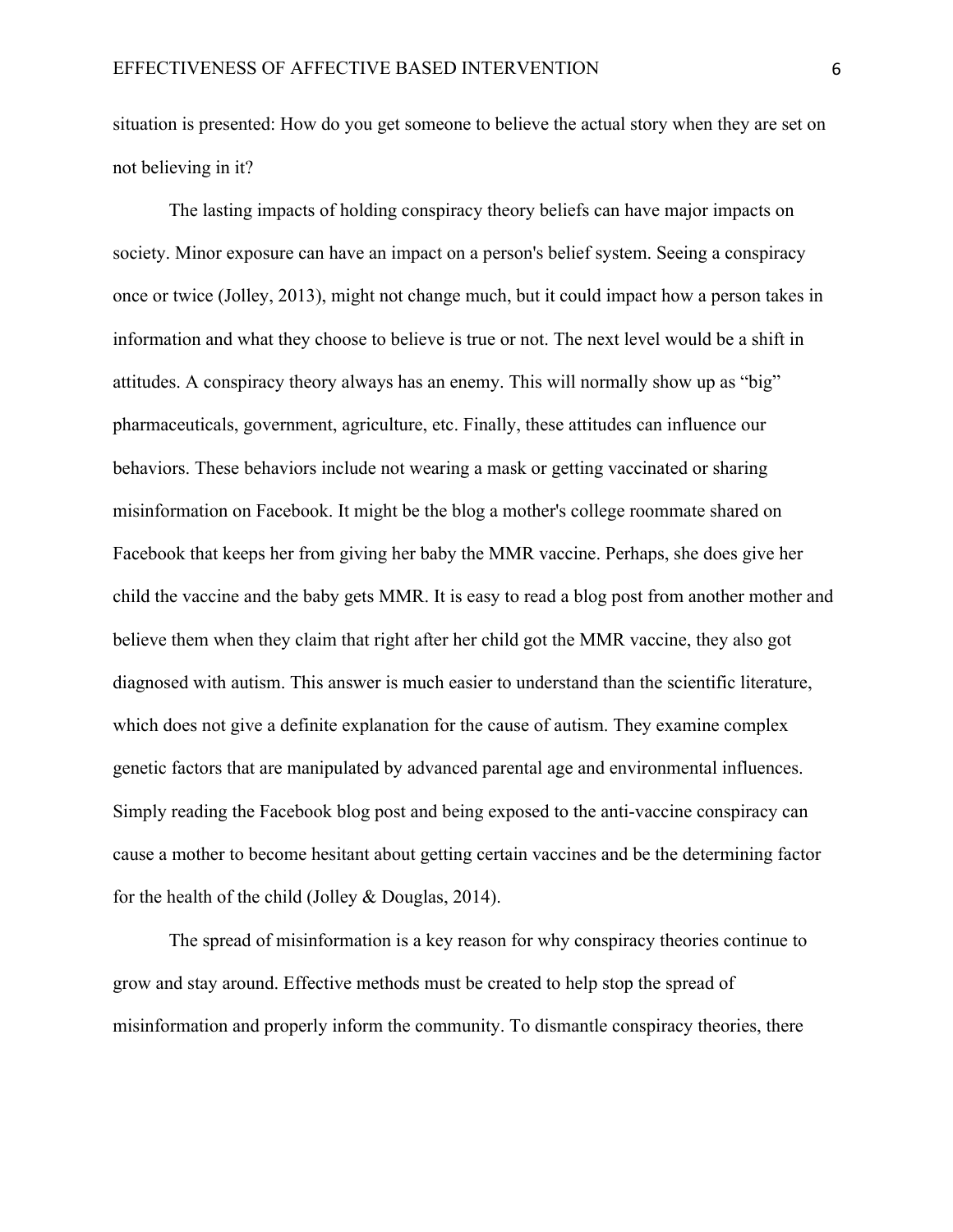must be an understanding as to how and why people fall prey to them. This information will help create effective intervention methods that will be used to break down untrue beliefs.

#### **Personality and Social Influences on Conspiracy Theory Beliefs**

Another reason that conspiracy belief intervention is hard is because of the people that believe in them. A conspiracy theorist is likely to have ties to religion or believe in the unknown or unseen (Oliver & Wood, 2014). This can also manifest in beliefs in ghosts or other paranormal activity. These beliefs give people a sense of control over a situation that they could not have changed. Many people use the rhetoric, "It was in God's will," or something similar. Conspiracy theories offer a similar sense of autonomy over an unlikely outcome (Jolley & Douglas, 2014). It was not in the mother's choice that their baby got diagnosed with autism. However, by believing that the MMR vaccine possibly gave it to them, the mother feels a higher level of control over the situation. Their willingness to believe helps support the loose evidence characteristic of conspiracy theories, a key personality trait of a person that believes in conspiracy theories. Another personality trait is the desire to be different from other people (Uscinski, 2020). This manifests in the idea that one's life has meaning while maybe other people's do not. This character trait is closely related to narcissism or thinking that a person is the center of the world. One way this characteristic manifests would be that the mothers buy into the conspiracy theories surrounding the MMR vaccine before giving it to their children. They believe they are better because they did not fall for the mainstream propaganda that told them their babies should have the vaccine.

Additionally, people want to be in a community. Therefore, they are more likely to believe in a certain conspiracy theory if the group also does. Conspiracy theories offer an opportunity for the in-group to blame the out-group for undesirable events, which leads to an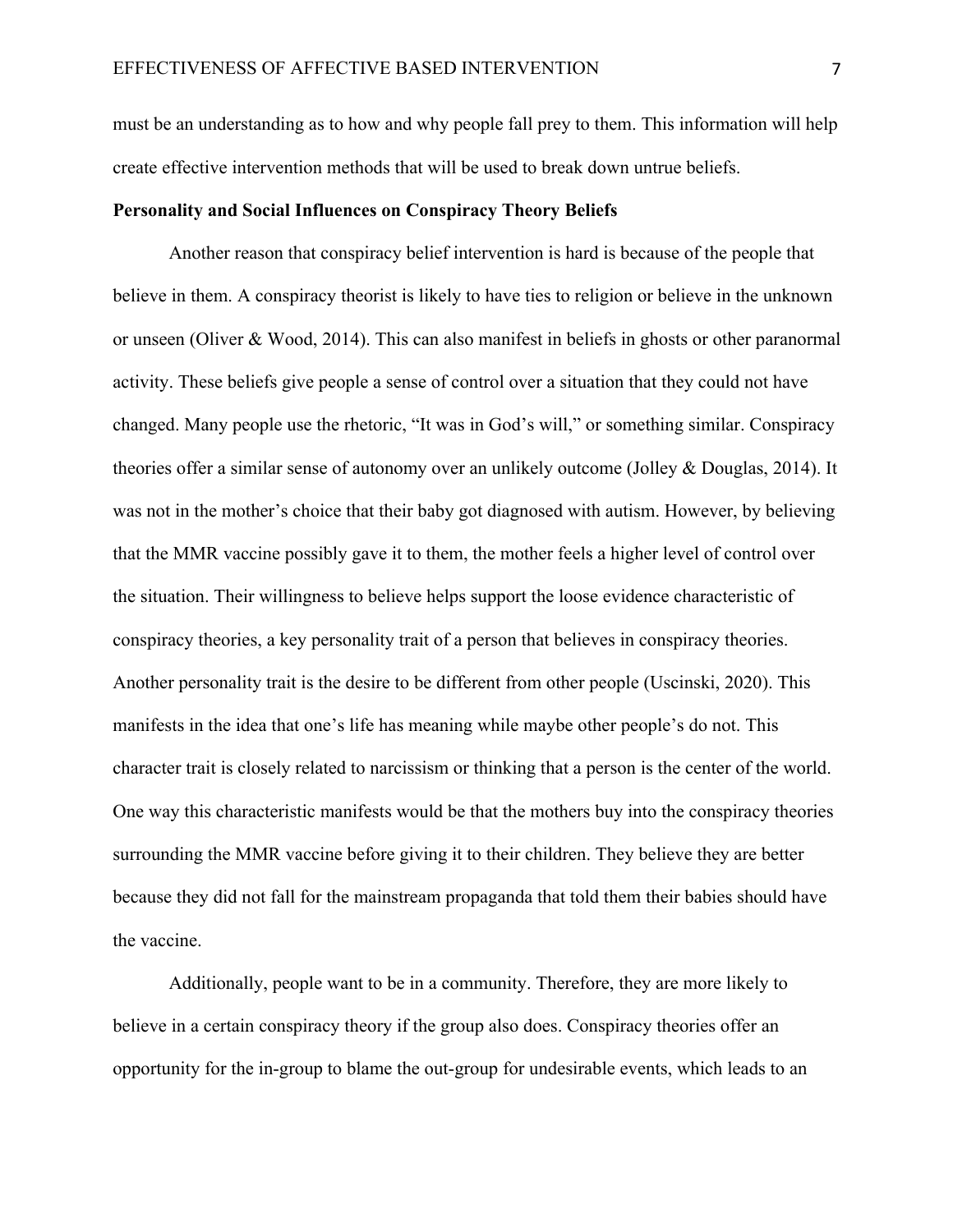increased feeling of self-worth (Douglas et al., 2017). They see their group as more positive than the other side. A major consequence of conspiracy beliefs is greater distrust of governmental agencies (Einstein & Glick, 2015). Conspiracy beliefs increase group separation and distrust in authority organizations. By studying conspiracy theories, leaders can decrease the distrust and increase collaboration between in-groups and out-groups. Conspiracy theories do not just create tensions between groups of people, they also are potentially dangerous to the community at large. It is essential to get vaccines to protect from illness and respect the planet to better combat global warming. By studying conspiracy theories, more information becomes available that challenges misinformation or fake news. By studying different intervention methods, more effective ways to combat conspiracy beliefs can be developed.

#### **Cognitive and Emotional Components of Conspiracy Theories**

A question that needs to be answered is how to intervene with a conspiracy theory. For example, can we get participants to decrease their belief in an anti-vaccine conspiracy? Finding this solution is a driving force in conspiracy theory research. Current research is studying the effects of one-on-one interventions. Many people try to persuade individuals that conspiracy theories are not true using a counter-attitudinal approach. This approach has a person think of the other side's argument. By doing this, cognitive dissonance, or having thoughts that differ from an action, will be created, allowing this person to be more susceptible to opposing influences. Many people are told different arguments using reasons and evidence as to why their attitudes are not credible. However, this form of persuasion may not work best with conspiracy theories because people can side-step cognitive dissonance by arguing not why their belief was true but, why the popular belief of what happened is wrong (Wood & Douglas, 2013). In addition, many conspiracy theorists know that people disagree with them and begin to build arguments that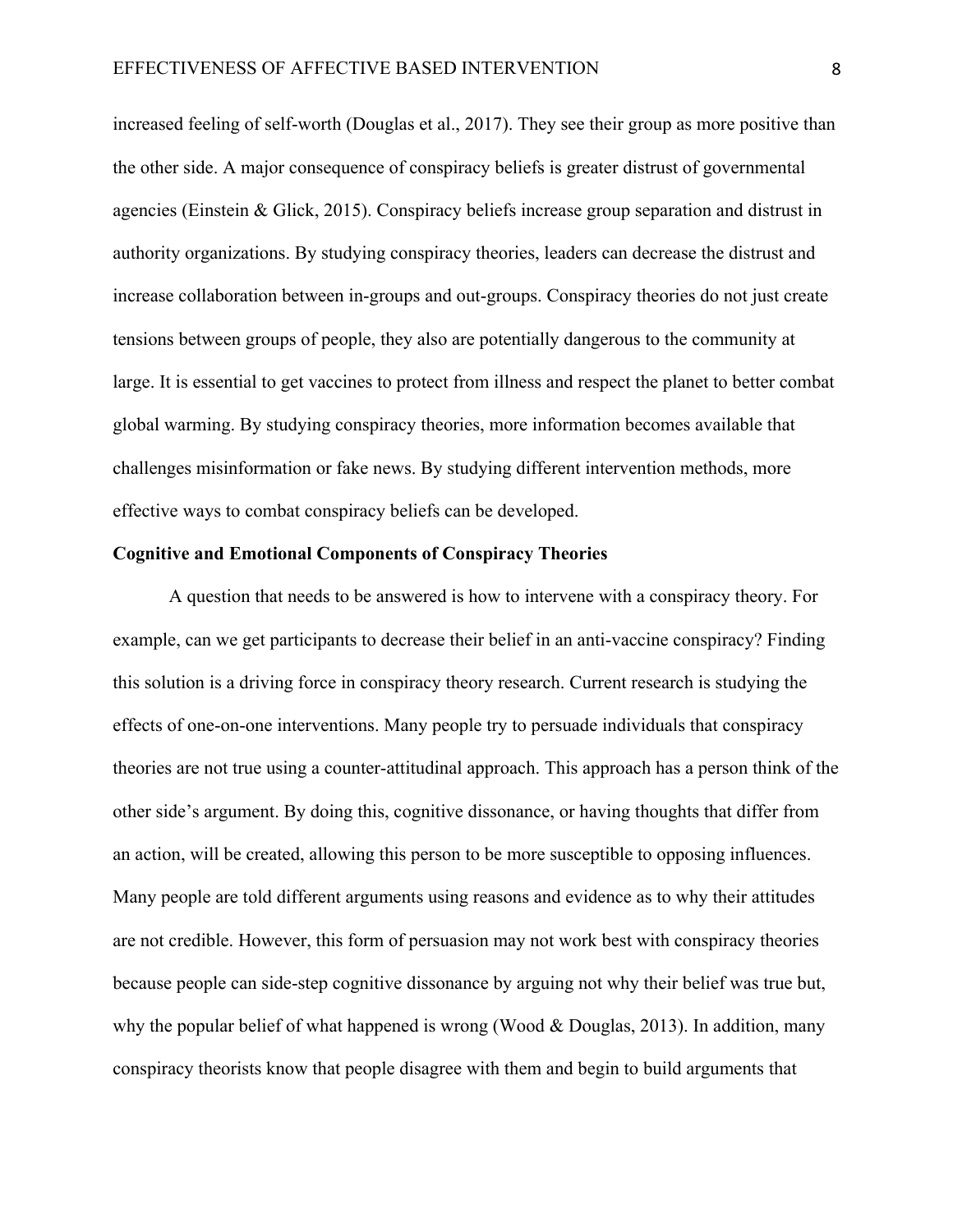prepare them against counter-belief messaging (Bonetto, 2018). An additional explanation for why standard persuasion methods may not work is because conspiracies are more irrational than logical. Many conspiracy beliefs are not built on rational or analytical thought but on emotions. In popular culture, most conspiracy theories are based on highly emotional situations such as terrorist attacks or natural disasters (Swami et al., 2014).

 "Cognition is the mental process of acquiring knowledge and understanding. Every day, each of us is bombarded with billions of data points. Our brains are tasked with making sense of all that information and learning from it," (Uscinski, 2020, p. 66). People want to be informed. The world has been in an information arms race since the industrial revolution seeking knowledge to make life easier. This need to gather new information is one motive for people to fall prey to conspiracy theories (Douglas, Sutton, & Cichocka 2017). They are gathering all the information possible including misinformation. When presented with so much information, people need to be able to discern the facts from the made-up ones in conspiracy theories. Building strong arguments with correct facts will help to discredit conspiracy theories.

 Presenting facts to a person might get them to change their mind about an established attitude they have. For emotionally based attitudes, affectively based arguments will work more effectively to change opinions. An emotional attitude is more likely to be influenced when paired with an affectively based persuasion technique (Fabrigar & Petty 1999). This pairing of attitude to persuasion technique works with cognitive attitudes as well. Paired persuasion techniques might work with analyzing conspiracy theories. If conspiracy beliefs are more emotionally based than logical, it would follow that conspiracy beliefs might have the best chance to be overturned by using an affective argument.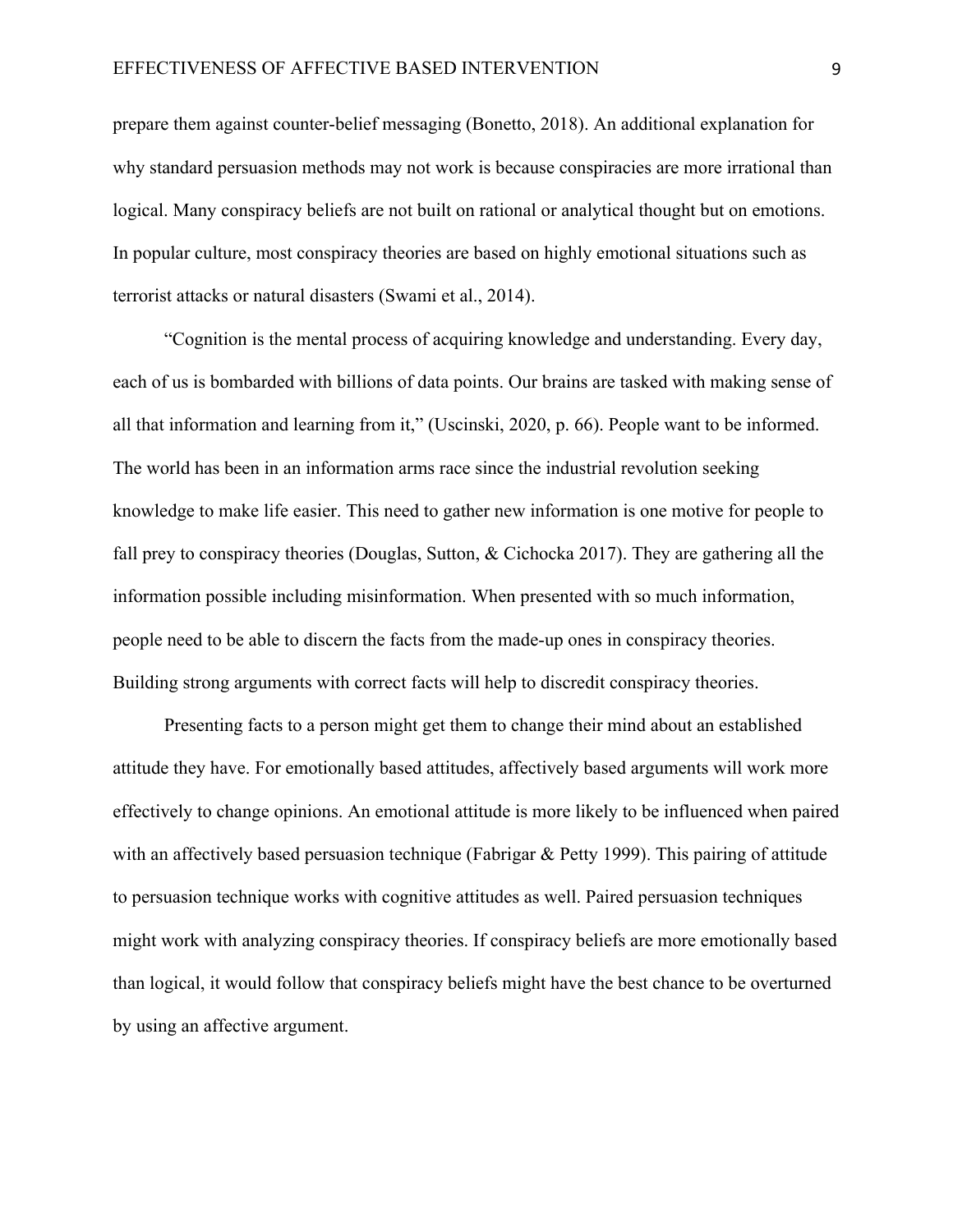#### **The Role of Relevance**

Whether an argument is based on emotions or facts, if it is strong it will be more persuasive. The factors that go into an argument include the source, contents of the message, and characteristics of the audience (Hovland, Janis, & Kelley, 1953). For the purpose of this study, we keep the source similar to better understand how the individual uses personal relevance when deciding if they want to endorse a conspiracy theory. In addition, cognitive or affective messaging is used to determine which intervention technique would be better in decreasing antivaccine attitudes dependent on personal relevance.

There are two routes to persuasion that the audience can choose to take when being subject to persuasive messaging: the central and the peripheral (Petty & Cacioppo, 1986). While many factors enhance an individual's ability to pay attention to a certain argument presented to them, personal relevance is a significant variable. If a topic is relevant to a person, they are more likely to use the central route to persuasion and use the strength of the argument to determine if they will be persuaded. If relevance is low, people are more likely to use peripheral cues, such as the creditability of the speaker, to determine whether they are persuaded. Higher personal relevance leads participants to have increased attention and arousal (Bayer, Ruthmann & Schacht, 2017). This research suggests that higher emotion is linked with greater personal relevance and attention. It follows that conspiracy theories that are about highly emotional events and are highly relevant, a person would be more likely to use cognitive messaging to determine what they chose to believe. However, social influences are also highly relevant to a person. A person's need to be a part of a group might be great enough that they use peripheral cues to buy into a conspiracy theory. For example, a person will support new QAnon ideas because they need to be accepted by the community. Their beliefs, created by misinformation, influence their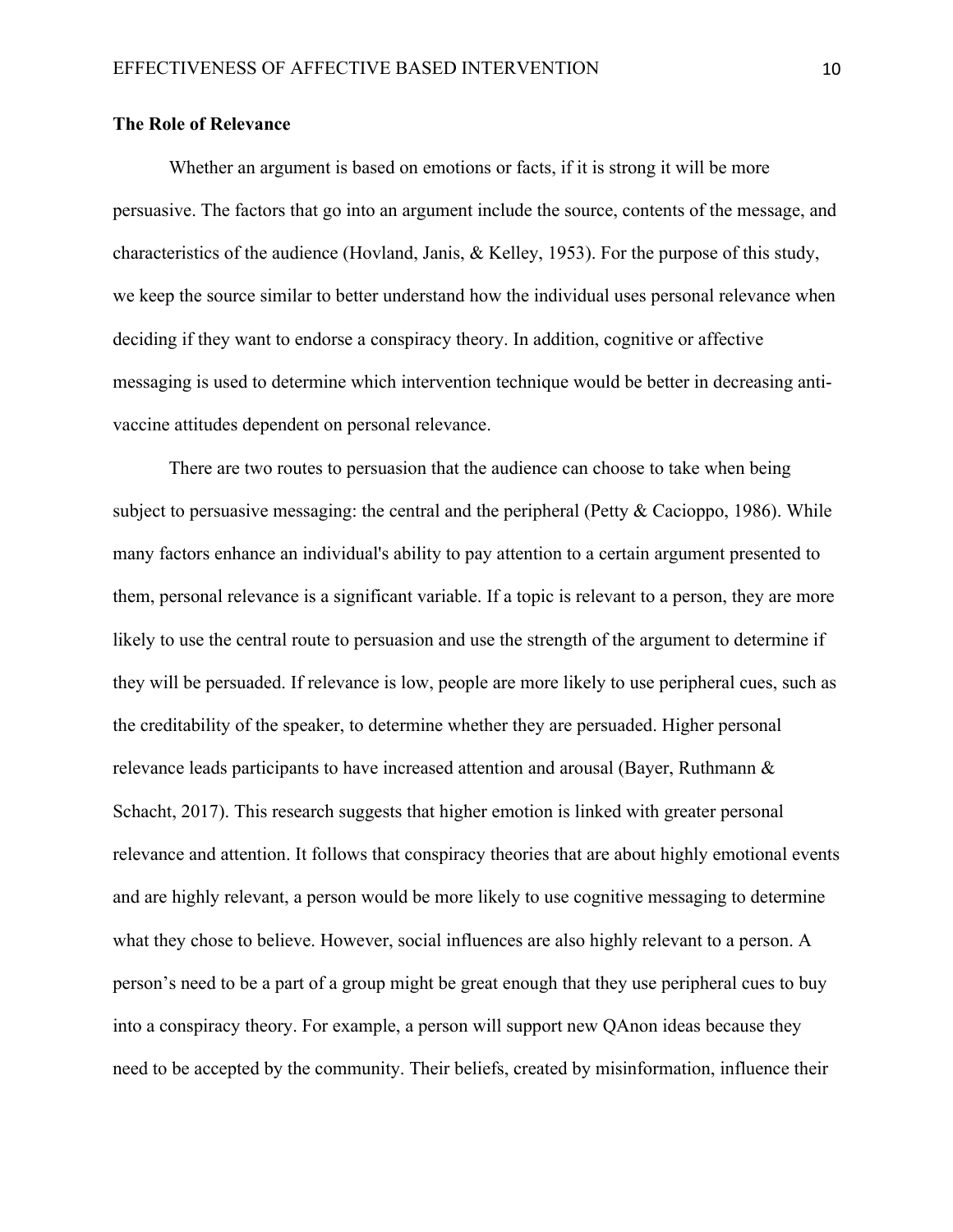actions. Therefore, the messaging would need to be more affective because the person is already using peripheral cues.

 Personal relevance is an interesting factor to manipulate when dealing with conspiracy theories. As discussed, people determine their attitudes based on the source, messaging, and characteristics. Often with conspiracy beliefs, people are choosing to believe in messages from sources that do not have the proper information or credibility. These sources are spreading misinformation. So, people that believe in conspiracy theories are using a peripheral route to persuasion. Yet, people believe in conspiracies surrounding an event that has impacted them in a major way. The older generations were alive during 9/11 and have experienced how the airports changed their security protocols. Conspiracy theories still surround how 9/11 was an inside job committed by the United States. This same principle can be used when looking at vaccine-related conspiracy theories. The older generation saw the major impacts that the smallpox vaccine and the polio vaccine had on the protection of their community. There are moms whose child is diagnosed with autism writing blogs about how their baby got the disease from a vaccine. This is a highly personal relevance topic to the mom whose child is impacted by autism, yet we see them believe in the conspiracy theory and spread the idea. This tendency of conspiracy theorists is different than what is expected. With high personal relevant topics, it becomes imperative that a person uses the central and systematic thought process to sort through the information (Petty, Cacioppo, & Goldman, 1981). However, conspiracy theories show a different pattern. Therefore, perhaps an affective intervention method would work better than one that is cognitive.

#### **The Present Study**

 The current research targeted the anti-vaccine conspiracy theory community. In the current research, a story is developed that led people who have conspiratorial mindsets to have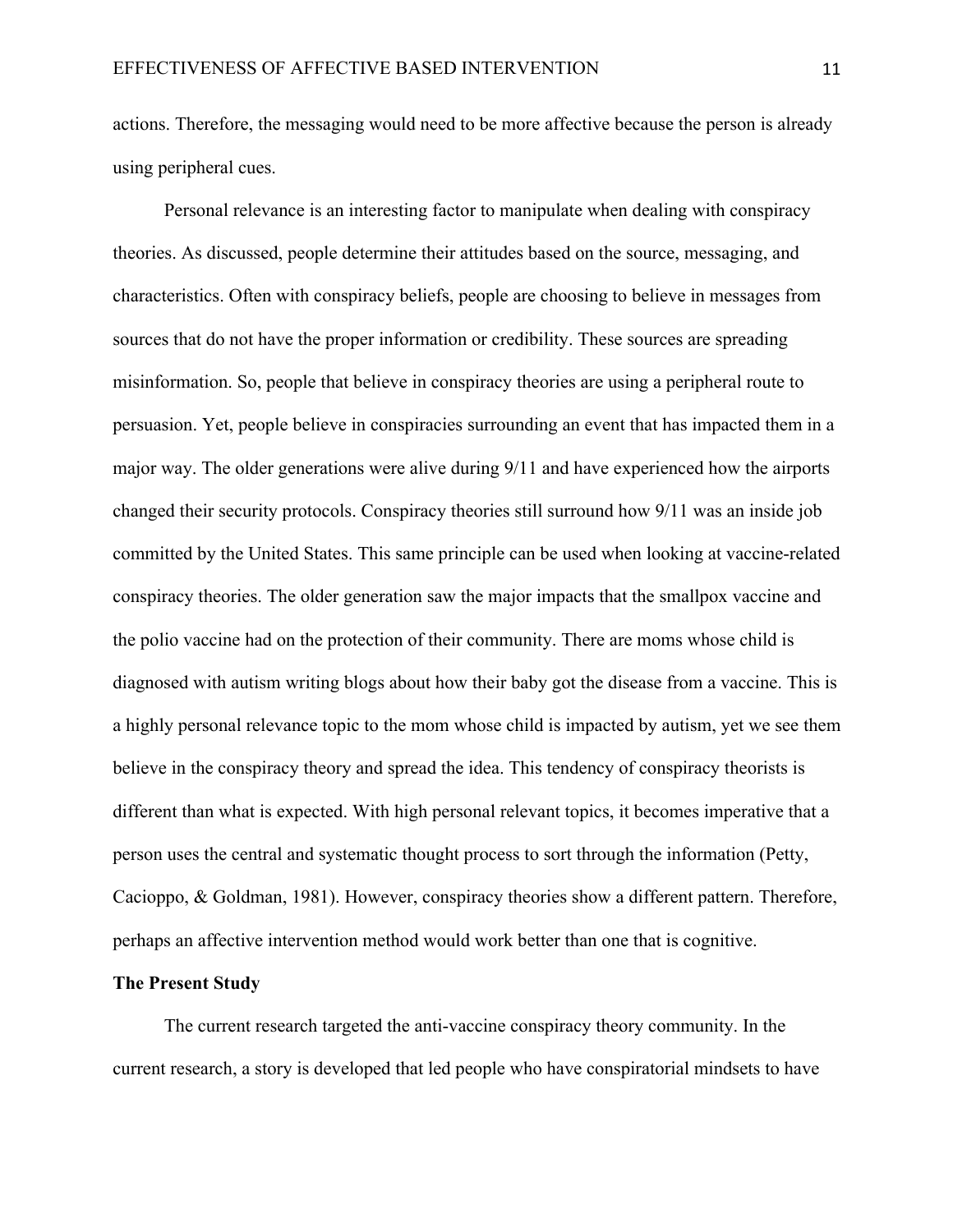concerns that revolved around the Arkansas Health Department wanting to administer the smallpox vaccine to students again after discontinuing the requirement in the 1970s (Welch, 2020). To manipulate relevance, the first independent variable, participants were told this vaccine mandate would either go into effect in 2023 (strong personal relevance) or 2031 (weak personal relevance). By manipulating the personal relevance of a conspiracy theory, we can better discern what role personal relevance has on people who choose to believe in conspiracy theories. After being exposed to this manipulation, participants, undergraduates at the U of A, underwent an intervention, the second independent variable, to decrease anti-conspiracy beliefs. Participants read a counterargument that was either affective or cognitive. The affective manipulation was intended to create emotions that counter the emotion caused by the emotional conspiracy belief. The cognitive condition gave participants the information they need to discredit the false information. We measured participants conspiracy ideation after being exposed to the cognitive intervention method, affective intervention method, or the control condition. The control condition was an article about meteorites. The dependent variable was how much the participant endorsed the conspiracy theory. We predicted an interaction between relevance and intervention type so that affective intervention will be more effective in decreasing anti-vaccine conspiracy beliefs when relevance is high, but cognitive interventions will be more effective when relevance is low.

#### **Method**

#### **Participants**

Participants were 160 undergraduates recruited from introductory psychology classes at the University of Arkansas. Their ages ranged from 18 years to 30 years old, (*M = 19.08, SD = 1.76*). Of the 160 participants, 39 participants (24%) identified as male, 120 participants (75%)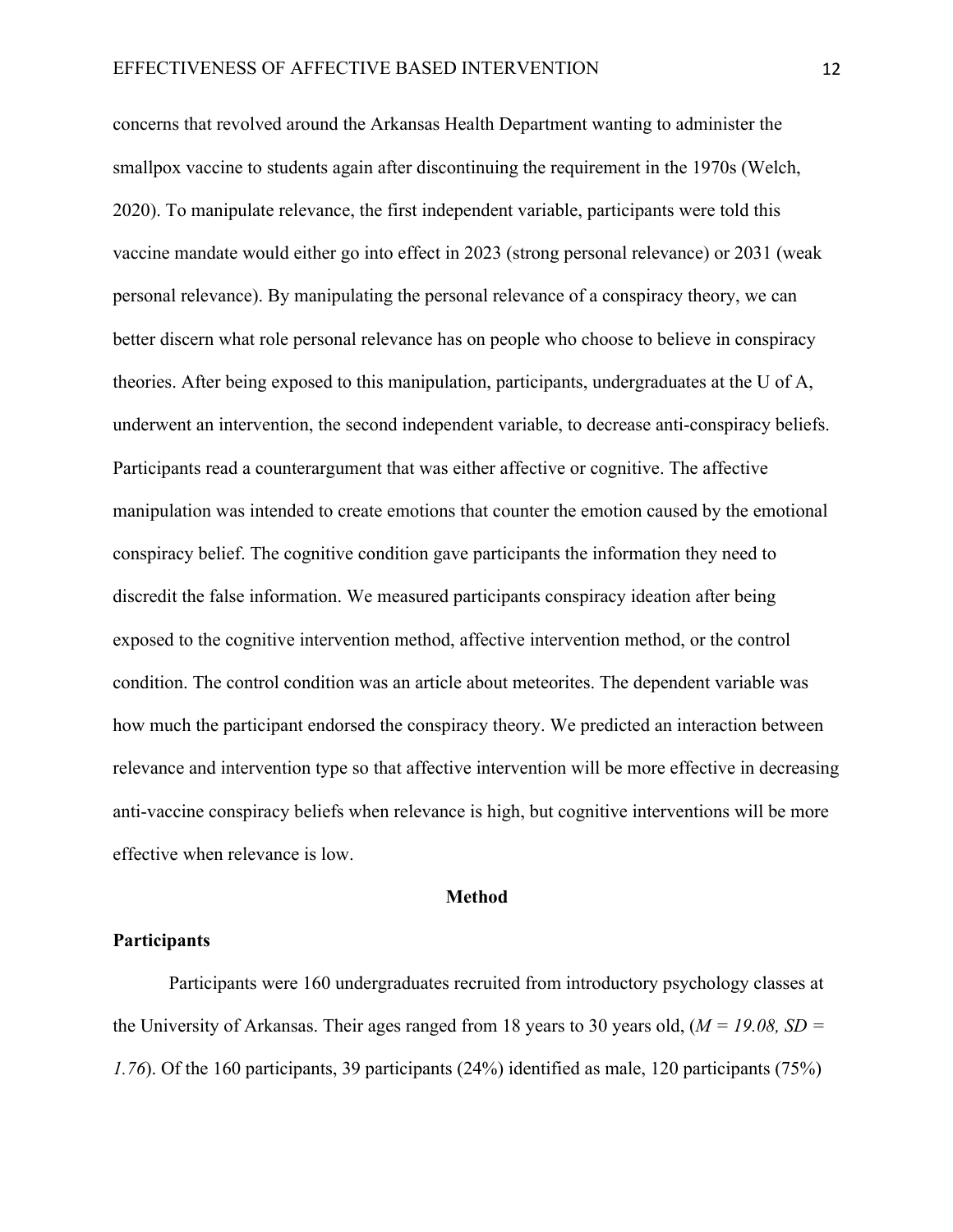identified as female, and 1 person (0.63%) identified as other. Eight (5%) participants identified as Black/African American, 4 (2.5%) identified as Asian, 9 (5.6%) identified as Hispanic/Latino, 4 (2.5%) identified as Native American, 129 (80%) identified as White, and 5 (3.1%) identified as biracial, mixed race, or some other ethnicity. One participant chose not to answer. On a scale from 1 (very liberal) to 7 (very conservative), the participants averaged a 4.04 in general, 3.57 socially, and 4.53 economically.

#### **Procedure and Materials**

Participants chose to be part of this study by signing up on Sona, a research and participant managing software. One at a time, participants were led into a room with limited distractions where they completed a study on Qualtrics via computer. Once consent was given, participants were randomly assigned to one of two messages about the smallpox vaccine. Participants read an article about how the smallpox disease might return in the near future and to prepare, the Arkansas Department of Health recommended that the University require this vaccine. To create misinformation, this article mentioned that the Board of Trustees of the University of Arkansas did not think that this was safe creating a possibility of a conspiracy to form. This measure manipulated personal relevance among participants by changing the date that the vaccine mandate would come into effect. The relevance manipulation article shown to the participants was the same except for the last sentence of the first paragraph. This sentence read, "This policy will go into effect by July (2023/2031) to properly protect the University community against the virus." The July 2023 date would have high personal relevance to the participant because they would be personally impacted by the vaccine mandate. The low personal relevance would be the date July 2031 because participants would most likely not be students at the university anymore and not be personally impacted by the new policy.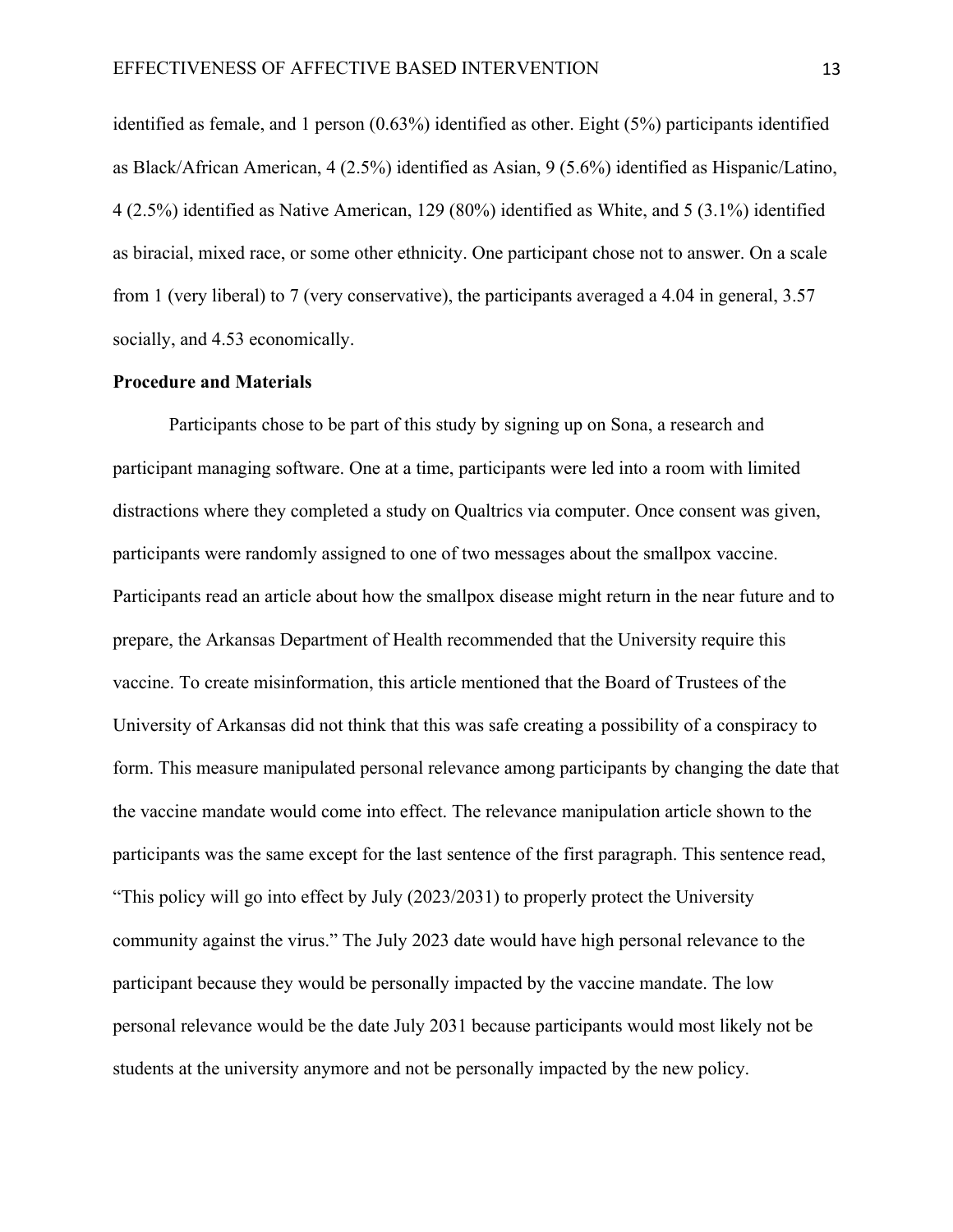Next, participants were further randomly divided into three more conditions by being presented with another article to read. These articles manipulated the intervention method used to counter a conspiracy belief. The *cognitive* condition had facts and statistics about the effectiveness of the smallpox vaccine. The cognitive condition was adapted from Jolley and Douglas (2014a). Information given included the effectiveness of vaccines, statistics about the number of adults that think vaccines are safe, and the amount of money saved on the health care system when someone is vaccinated. For example, one sentence read, "…in 2001, routine childhood immunization in the US was estimated to save over \$40 per birth-year cohort in overall social costs, including \$10 billion in direct health costs." The *affective* condition article mentioned the safety and the potential benefits of vaccines to those closest to the participant and the larger community by using sentences like, "They recognize that they are protected from diseases that caused lifelong suffering for their parents and grandparents, such as needing an iron lung to breathe for them after contracting polio," to elicit an emotional response. The *control* condition had an article about differences between an asteroid, meteoroid, meteor, and meteorite. The condition paragraphs were written similarly and with similar word counts to decrease the possibility of confounding variables. (See Appendix for the full text of the conditions.)

Next participants completed a 10-item measure to assess the effect of the intervention method manipulation. The statements that participants responded to consisted of "I found the message I read relatable;" "I understood the message I just read;" "I was absorbed in reading the message;" "I was NOT interested in the message I just read (reversed);" "The message I just read contained a lot of facts and statistics;" "The message I just read contained a lot of evidence and reasoning;" "The message I just read contained a lot of evidence and reasoning;" "I experienced some emotion while reading the message." These statements were measured on a 1 (*strongly*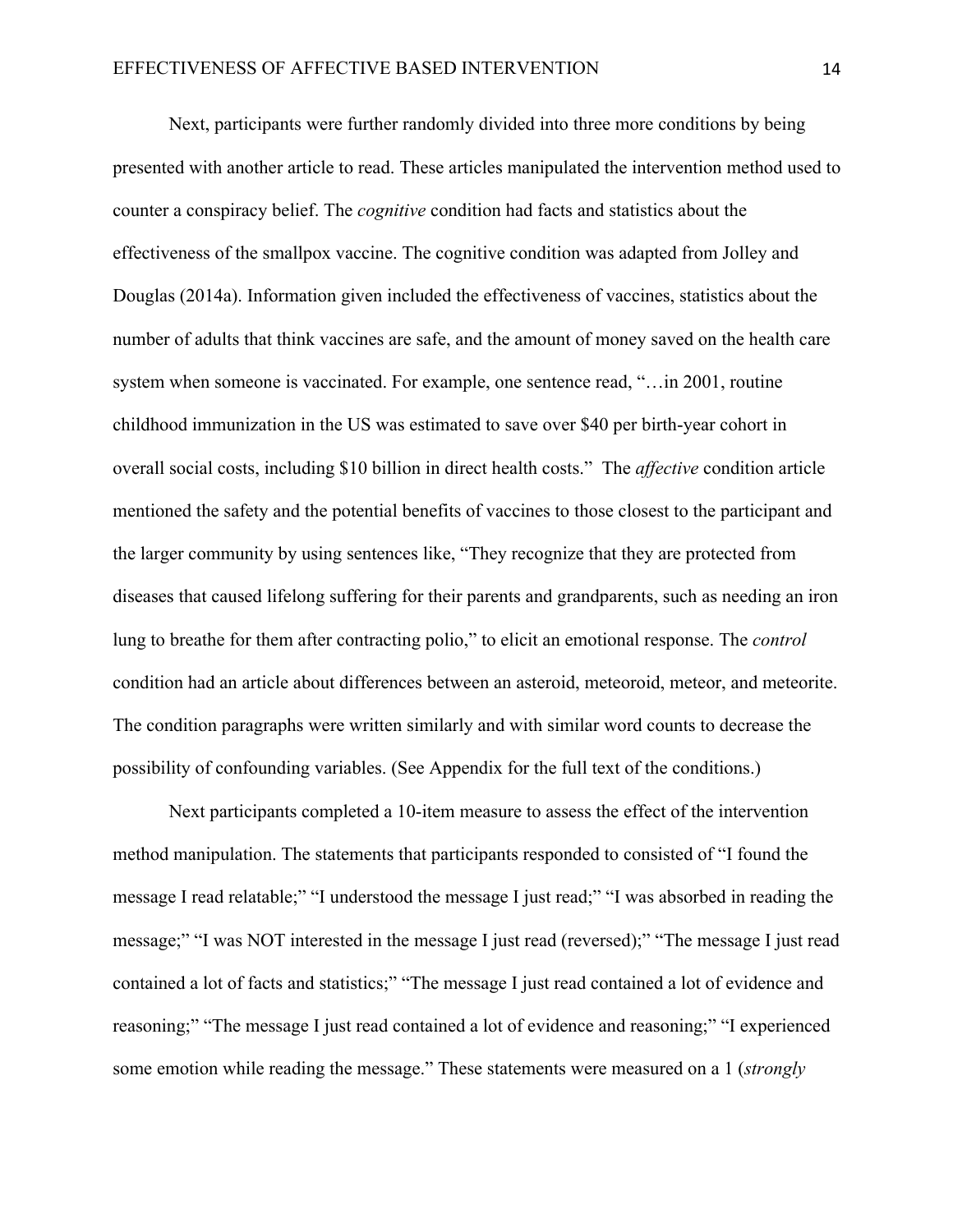*disagree*) to a 7 (*strongly agree*) scale. The last three statements were "How much did the message you just read make you feel afraid;" "How much did the message you just read make you feel empathetic;" and "How much did the message you just read make you feel calm?" These items were measured on a 1 (*Not at all)* to 7 (*A great deal)* scale. To check that the affective message had more general emotional qualities than the other intervention conditions, an index ( $\alpha$  = .73) was created using items about relatability, understanding, absorption, interest, and experiencing emotions. To check that the cognitive message had more cognitive qualities, an index ( $\alpha$  = .61) was create composed of two items about facts and statistics and then evidence and reason. There were individual items assessing feelings of fear, empathy, and calmness that were not placed into any index.

Then, participants responded to statements to determine their conspiratorial beliefs about vaccines. This was an 8-item measure where participants rated the following on a scale from 1 *(strongly disagree)* to 7 (*strongly agree)*: "The medical industry, including pharmaceutical companies and doctors, is concealing information about the risks associated with vaccines;" "The US government is concealing information about the risks associated with vaccines;" "The safety of vaccines is being compromised so the medical industry can profit financially;" "Vaccines are generally safe;" "I would vaccinate my child;" "It's risky to get most vaccines;" "The downsides of most vaccines outweigh the benefits;" and "I generally get recommended vaccines." These items were also reliable  $(a = .90)$  and were combined to form a conspiratorial *vaccine beliefs* index.

Participants finished the survey by answering demographic questions about age, gender, race/ethnicity, and political ideology. Political ideology was measured with three different scales.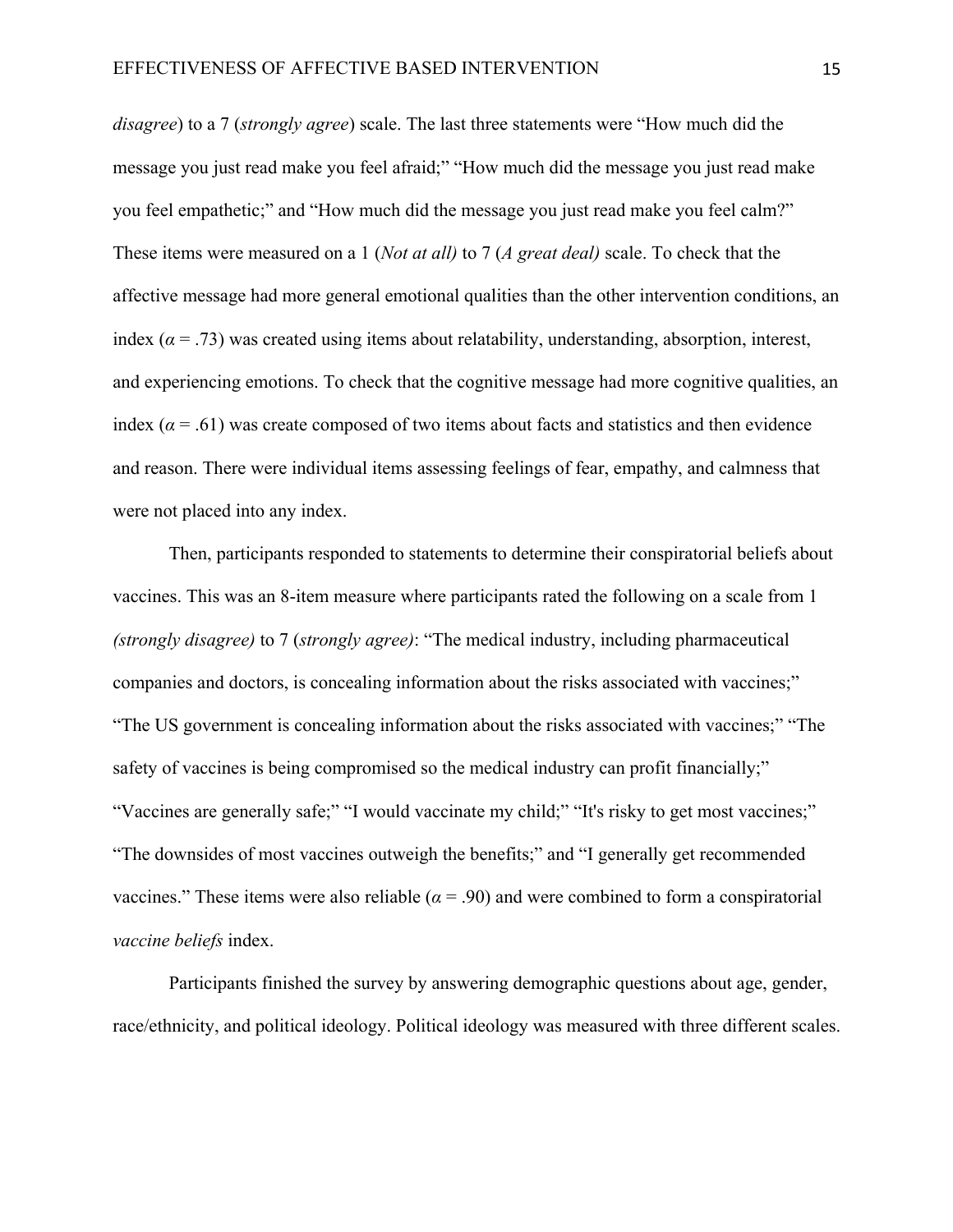The three questions were measured on a scale of 1 (*very liberal*) to 7 (*very conservative*). The questions asked about their beliefs generally, socially, and economically.

Once the survey was completed, participants were debriefed, thanked, and compensated with partial credit towards the psychology class requirement.

#### **Results**

#### **Relevance Manipulation Check**

To test the effectiveness of the relevance manipulation, the relevance manipulation item was submitted to a t-test. This analysis indicated no difference in perceptions of relevance to the self,  $t(157) = 1.63$ ,  $p = .11$ , and in fact, relevance ratings in the low relevance condition were slightly and non-significantly higher  $(M = 4.59, SD = 1.51)$  than in the high relevance condition  $(M = 4.19, SD = 1.62)$ .

#### **Intervention Manipulation Checks**

A one-way ANOVA was ran on the 5-item affect index to determine if the manipulation of intervention type impacted the participants in an emotional manner. It showed that there was a significant difference across intervention type,  $F(2,157) = 16.64$ ,  $p < .001$ ,  $R^2 = .17$ . Therefore, the following pairwise comparison test with a Holm method for familywise error rate corrections suggested that there was a significant difference between the affective intervention method  $(M =$ 5.31,  $SD = .79$ ) and the control intervention ( $M = 4.45$ ,  $SD = .97$ ),  $t(103) = 5.11$ ,  $p < .001$ . There was a significant difference between the cognitive (*M* = 5.25*, SD* = .84*)* and control conditions,  $t(104) = 4.58$ ,  $p < .001$ . However, no difference was found between the affective and cognitive conditions when testing the experience of general affect,  $t(102) = .41$ ,  $p = .70$ . Therefore, the affective condition did not cause participants to experience affect differently than the cognitive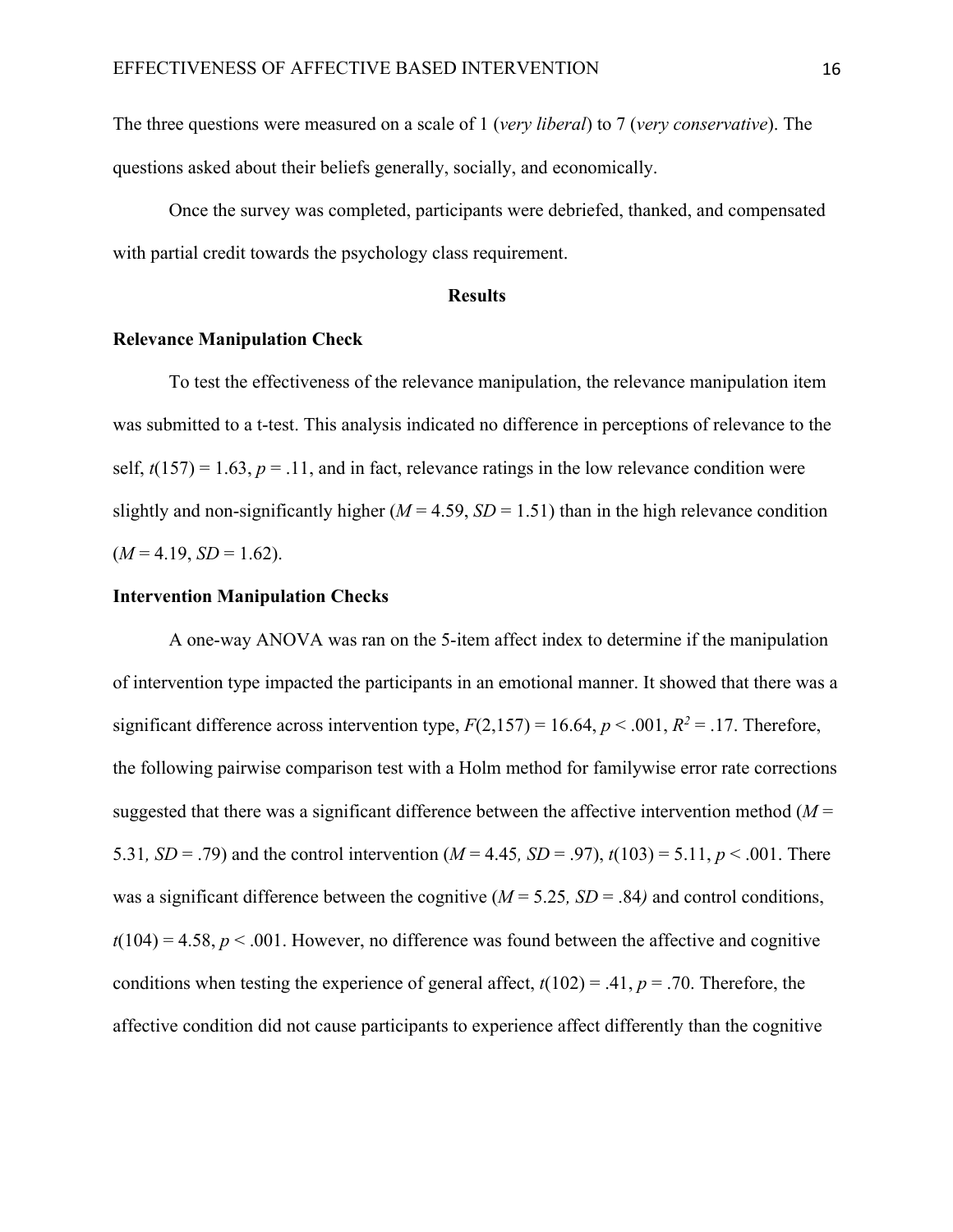intervention. There was not a greater degree of emotions reported by the participants when given the affective or cognitive condition.

Next, the cognitive items were used in a one-way ANOVA which suggested a significant difference across conditions,  $F(2,157) = 15.2$ ,  $p < .001$ ,  $R^2 = .16$ . Therefore, a follow-up pairwise comparison was ran. It was found that there was a significant difference between cognitive  $(M =$ 5.44, *SD* = 1.20) and control conditions ( $M = 4.70$ , *SD* = 1.10),  $t(103) = 3.33$ ,  $p = .004$ . There was also a significant difference between affective  $(M=4.12, SD=1.37)$  and control conditions,  $t(100) = -2.41$ ,  $p = .02$ . As well as a significant difference between cognitive and affective conditions,  $t(102) = -5.24$ ,  $p < .001$ . Participants reported higher scores if they found that the intervention presented to them had more statistics and evidence. Therefore, we can determine that the cognitive condition was the most "cognitive" condition. The cognitive items were able to get the participants to report that they saw statistics and facts that made them understand the evidence more than the affective intervention method.

For the fear item, a one-way ANOVA showed significant differences across conditions,  $F(2,154) = 3.89, p = .02, R^2 = .05$ . Therefore, we ran a follow-up pairwise comparison which showed a significant difference between the affective (*M= 2.29, SD = 1.35*) and control conditions ( $M= 1.65$ ,  $SD = .83$ ),  $t(82) = 2.94$ ,  $p = .02$ . There was no difference between cognitive ( $M= 1.96$ ,  $SD = 1.33$ ) and control conditions,  $t(85) = 1.45$ ,  $p = .31$ , and no difference between affective and cognitive conditions,  $t(101) = 1.26$ ,  $p = .31$ .

The empathy item in a one-way ANOVA showed significant differences across conditions,  $F(2,154) = 20.87$ ,  $p < .001$ ,  $R^2 = .21$ . After this was learned, a pairwise comparisons was used to follow up and suggests a difference between affective (*M= 3.55, SD = 1.49*) and control conditions ( $M= 1.87$ ,  $SD = 1.15$ ),  $t(94) = 6.44$ ,  $p < .001$ . There was also a difference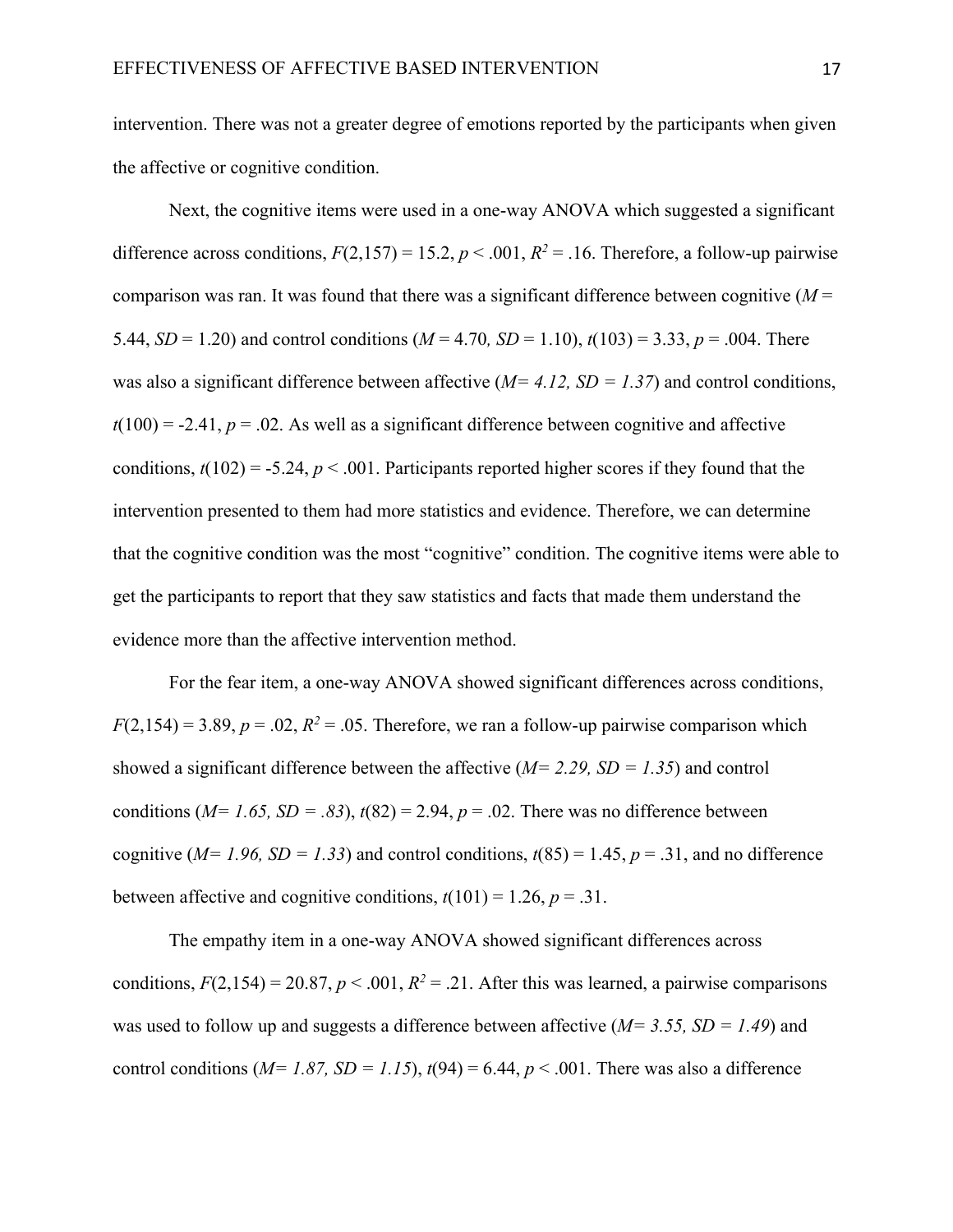between cognitive ( $M=4.45$ ,  $SD=.97$ ) and control conditions,  $t(100) = 4.04$ ,  $p < .001$ , as well as between affective and cognitive conditions,  $t(100) = 2.42$ ,  $p = .01$ .

There were no differences across the two intervention methods or the control condition in feeling calm,  $F(2,154) = .20$ ,  $p = .82$ , when we ran a one-way ANOVA.

#### **Primary Analysis**

 $A$  2  $\times$  3 ANOVA was ran with personal relevance (high vs. low relevance) and intervention method (control, cognitive, and affective) as the independent variables and antivaccine attitudes as the dependent variable. The omnibus test of the ANOVA was significant,  $F(5,154) = 2.32$ ,  $p = .046$ , adjusted  $R<sup>2</sup>=.04$ . There was no main effect of personal relevance,  $F(1,154) = .54$ ,  $p = .46$ . There was a main effect of intervention techniques,  $F(2,154)$  $= 4.09$ ,  $p = .02$ . However, there was no interaction between relevance and intervention,  $F(2,154)$  $= 1.43, p = .24$  (see Figure 1).

#### **Figure 1**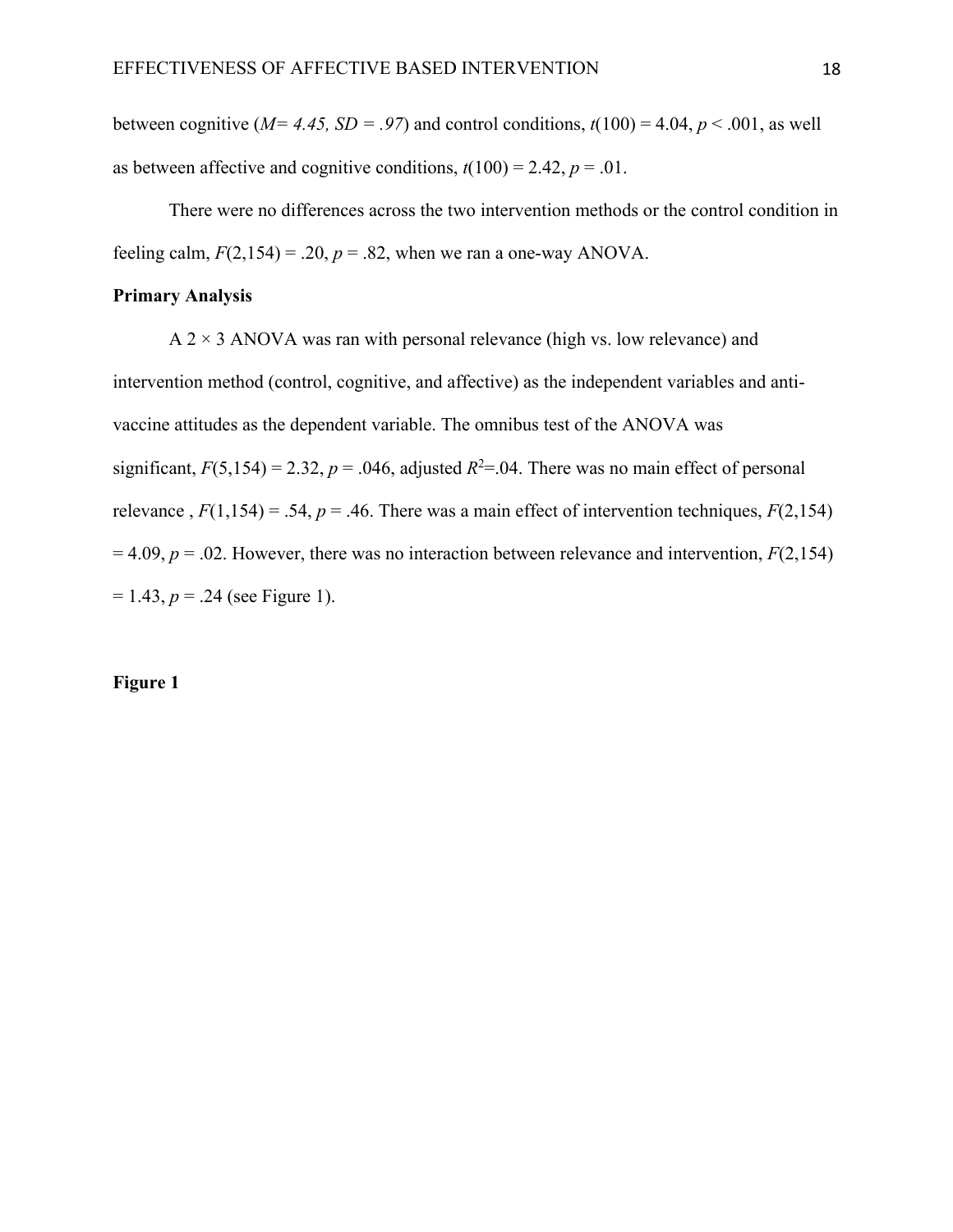

We conducted follow-up pairwise comparisons to decompose the main effect of intervention, using the Holm method to correct for familywise error rates. There was a significant difference between the cognitive ( $M = 2.43$ ,  $SD = 1.17$ ) and control ( $M = 3.01$ ,  $SD = 1.17$ ) 1.01) conditions,  $t(101) = 2.73$ ,  $p = .02$ , such that there was a reduction in anti-vaccine beliefs in the cognitive condition. This was the only effect seen.

### **Discussion**

In this experiment, we manipulated personal relevance to a possible conspiracy theory as well as types of intervention to prevent it from taking hold. Personal relevance was manipulated by creating a story in which a new vaccine mandate would be put into place starting in July 2023 or July 2031. Then, participants reported their anti-vaccine beliefs after they underwent an intervention. The intervention was either cognitive or affective.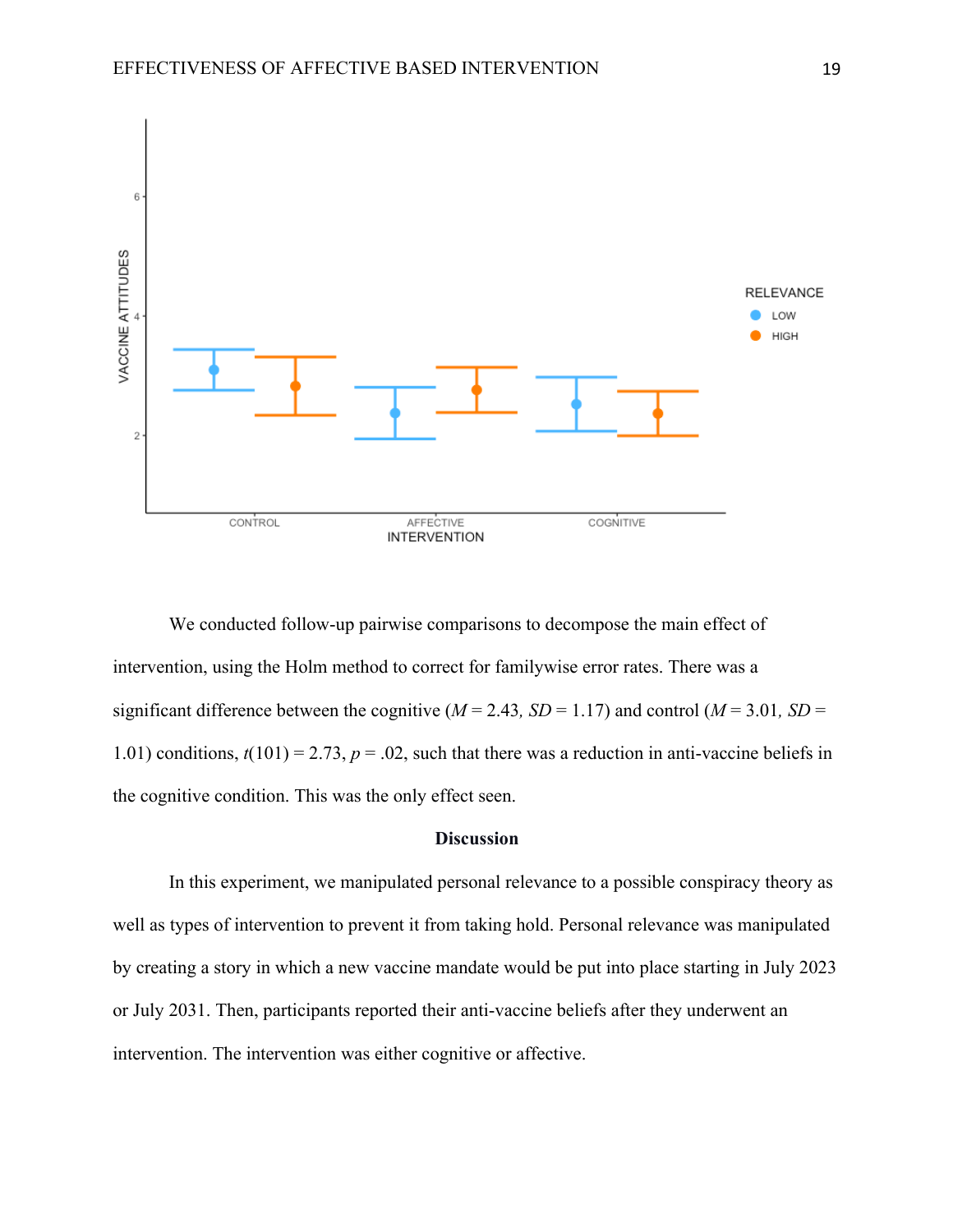It was hypothesized that the effectiveness of the intervention method would depend on personal relevance of the conspiracy theory. More specifically, we predicted that affective intervention methods would work better to decrease anti-vaccine conspiracy beliefs when it was highly personal, and cognitive intervention methods for when a conspiracy has low personal relevance. This hypothesis must be rejected.

When examining the intervention manipulation checks, it can be seen that the affective condition was not significantly better at eliciting emotions than the cognitive condition. However, both these intervention techniques were better at getting participants to lower their anti-vaccine conspiracy beliefs than the control condition. The affective intervention condition was only marginally better at preventing conspiracy beliefs than the control condition. The cognitive condition was better at preventing conspiracy theory beliefs than the control condition. We can conclude that the cognitive intervention method was more effective in keeping participants from endorsing a conspiracy belief.

There was no significant difference for personal relevance when the check on this manipulation was considered. There was also no main effect of personal relevance in the primary analysis, nor an interaction with intervention type. Because our manipulation of personal relevance was unsuccessful in creating personal relevance in the participant, we can neither conclude nor reject the idea that personal relevance plays a role in whether a person choose to endorse a conspiracy theory. Failing to create personal relevance might be due to limitations in the experiment. The participants might not have noticed the manipulation. The participant could have simply missed *July 2023* or *July 2031* at the bottom of a paragraph*.* The relevance manipulation was too subtle. The participant might not have noticed it and fully processed it. Repetition is very important and may play a part in whether central or peripheral processing is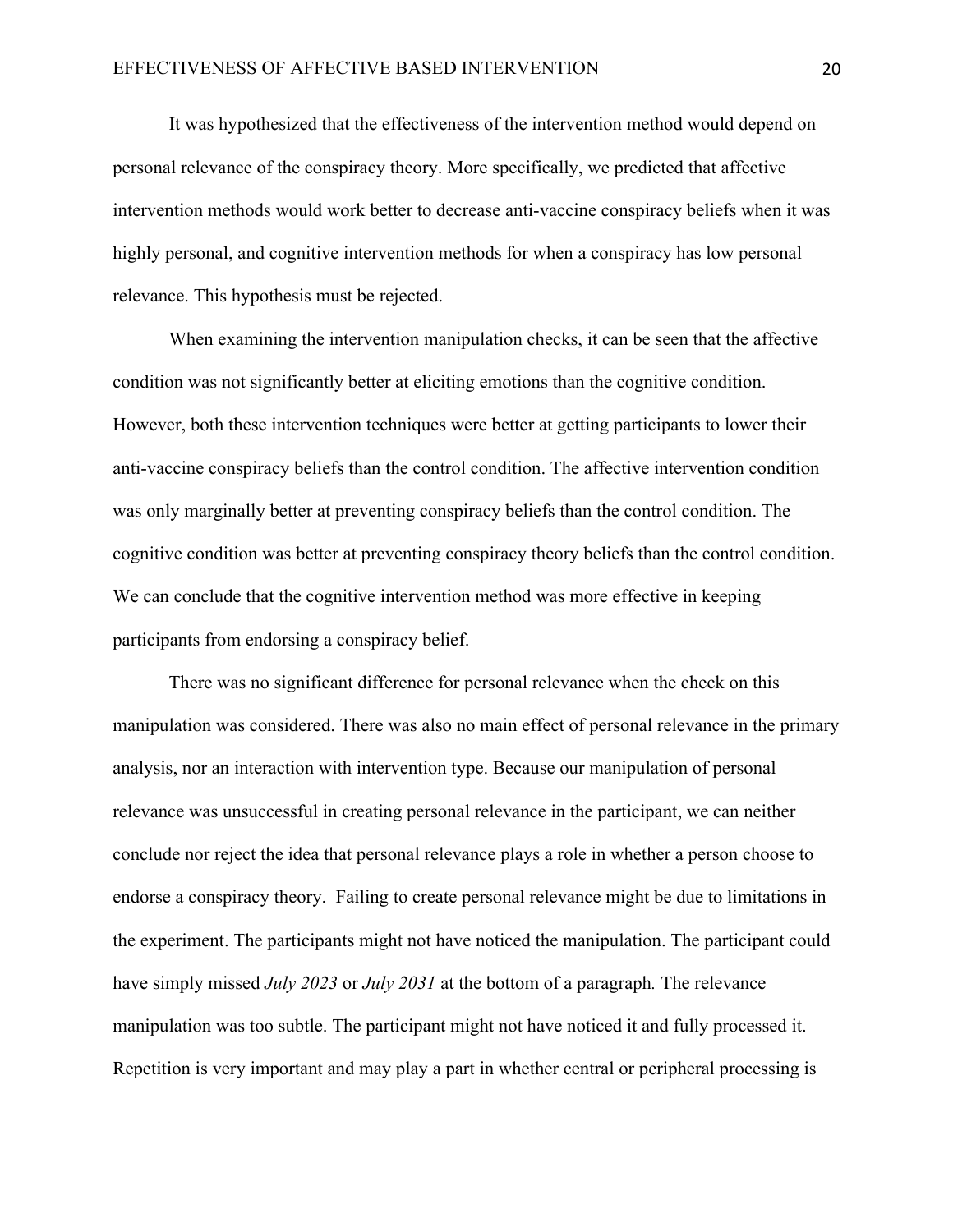employed. Research done by Garcia-Marques and Mackie (2001) and Claypool et. al (2004) highlights the importance of repetition in determining the route of processing the participant takes. However, these studies differ on if more repetition would cause the participant to use the central, more cognitive way of processing or peripheral, more emotional way.

#### **Further Research and Limitations**

Another reason that personal relevance did not matter in decreasing anti-vaccine conspiracy beliefs is because many people find conspiracy theories to be fun. This makes sense when thinking about situations that are of low relevance to a person. Many of the participants were not around during the Moon Landing or the assassination of John F. Kennedy. It would be less boring (Brotherton & Eser, 2015) to research the convoluted history that surrounds such events rather than do homework. People may enjoy reading or learning about conspiracy theories because they are "interesting, exciting, and attention-grabbing narratives," (van Prooijen, 2022). The participants are used to thinking about conspiracies in terms of entertainment and something to talk to friends about. The participants have not seen any conspiracy theories be proven true like the conspiracies surrounding Watergate.

Additionally, the participants in our study were also in college and have developed tools to help them sift through information to determine if it is real or fake. The current participant pool is more likely to endorse a conspiracy theory for the mere entertainment it offers. Whereas, the older generation, the Baby Boomers and Generation X, might endorse a conspiracy theory because they do not know any better. The Baby Boomer generation is far more likely to share false information than any other generation (Guess, et.al., 2019). Possibly because they did not grow up with the need to search through Facebook to weed out misinformation. Baby Boomers do not know that Facebook uses an algorithm to develop their feed and recommendations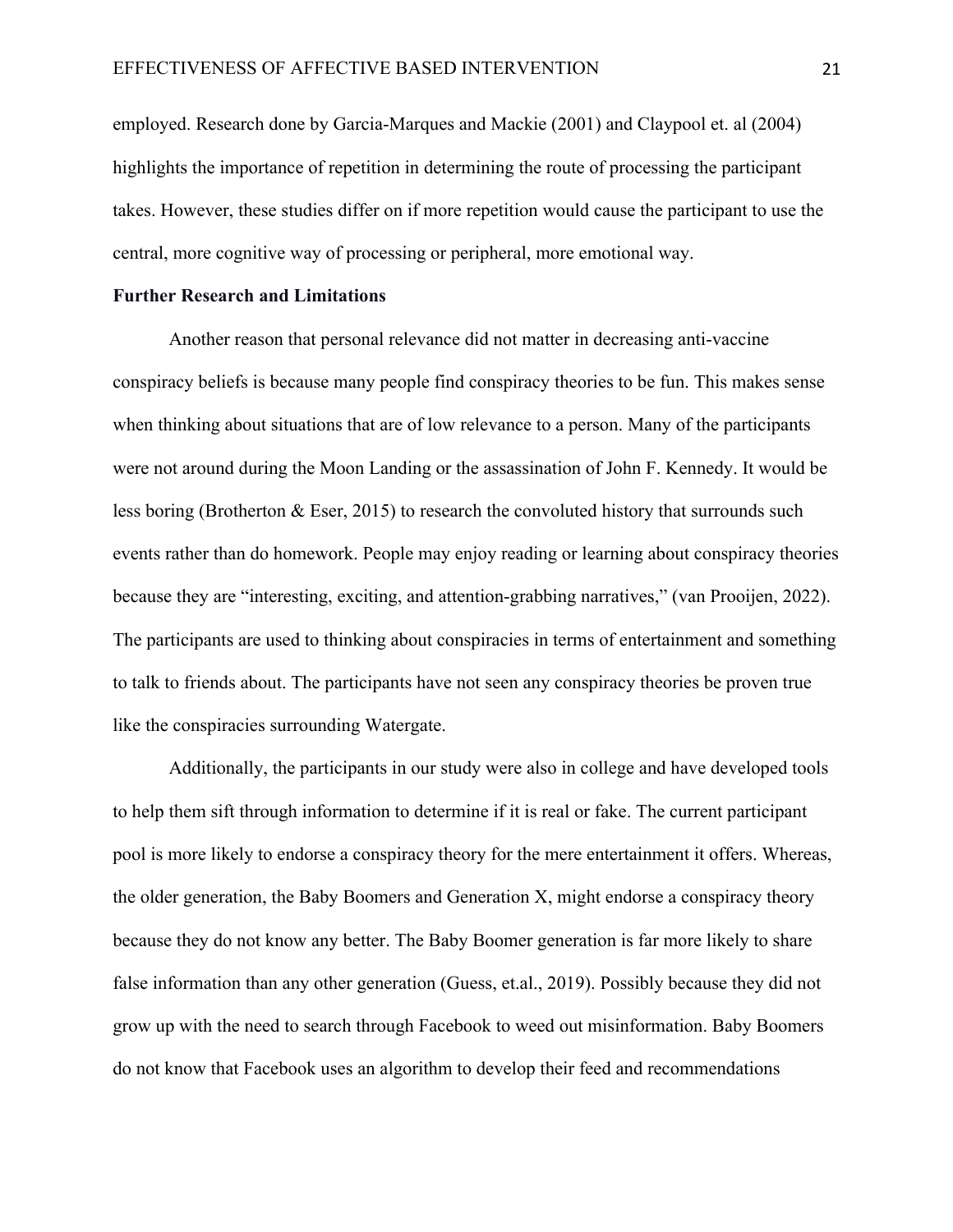(Hobbs, 2020). This is making the older generation more prone to false information. Besides generational differences, education level, political ideology, and race may impact a person's willingness to believe in a conspiracy theory. Our sample size is all getting a higher education and race was majority white. These two qualities are not characteristics of a person who is likely to believe in conspiracy theories. They have the knowledge to determine what a credible source. Most likely, they have never been marginalized. Political ideology was evenly distributed.

Another limitation is that this study only had 160 participants when roughly 600 participants were needed to have sufficient statistical power to find significant effects. The lack of participants was in part because of COVID-19. This study was ran in-person for two semesters. At the beginning of both semesters, COVID-19 cases were high. Therefore, the study was not conducted during that time decreasing the time available to get 600 participates.

#### **Conclusion**

Conspiracy theories are dangerous to society and people individually. Conspiracy theories about climate change and vaccine can increase harmful behavior, such as vaccine refusal and decreases efforts to decrease a person's carbon footprint (Jolley & Douglas, 2014a). Their possible entertainment value does not take away from this. While they might be fun to read, exposure to conspiracy theories still impacts people's behaviors and attitudes (Jolley & Douglas, 2014b). It is very important to develop effective intervention methods to decrease conspiracy beliefs. This will help decrease intergroup conflict and hostility towards others. Research on intervention techniques is essential to determine how to educate the public and stop the spread of misinformation and, furthermore, create a more cohesive and collaborative community.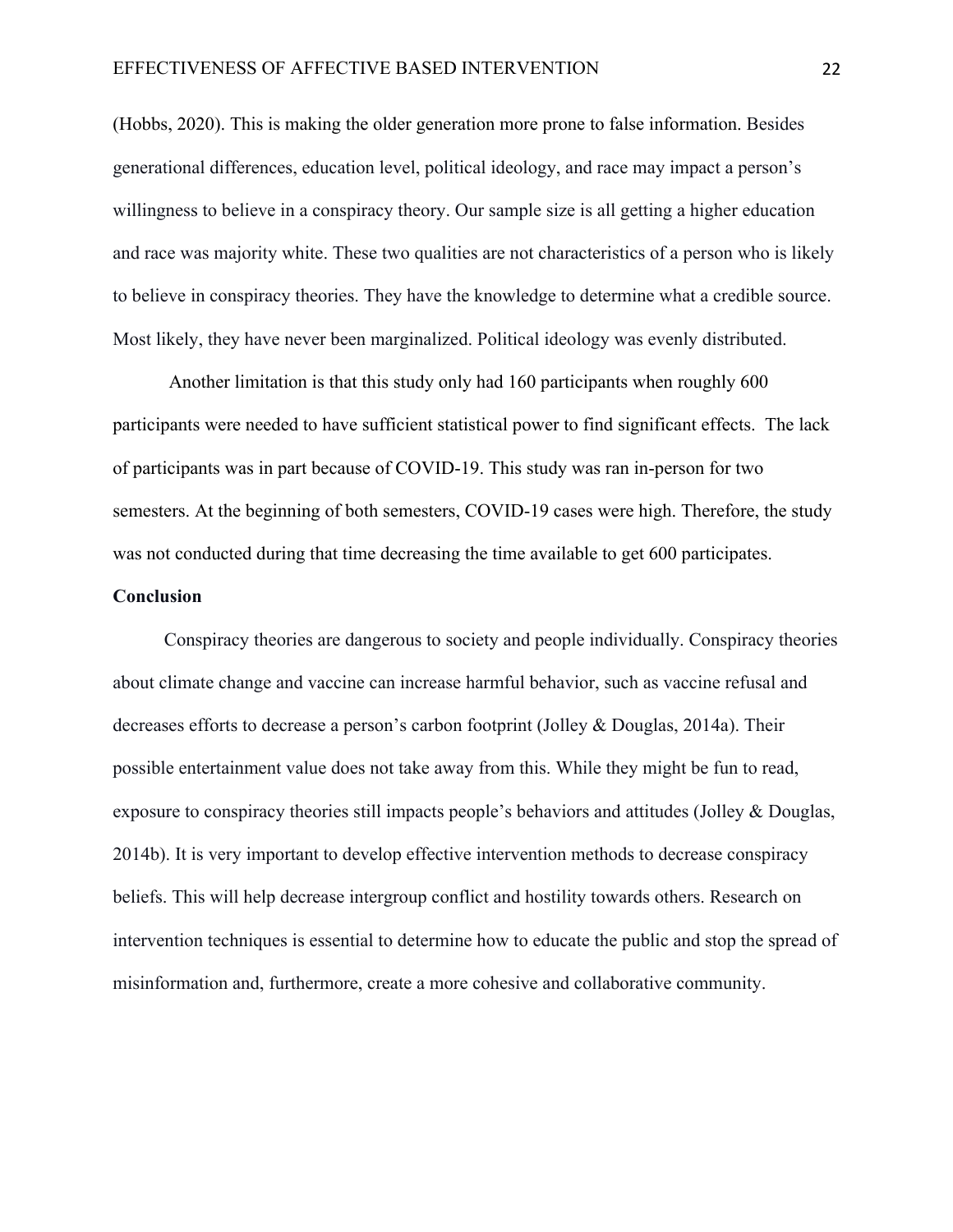#### **References**

- Bayer M., Ruthmann K., & Schacht A. (September, 2017). The impact of personal relevance on emotion processing: evidence from event-related potentials and pupillary responses, *Social Cognitive and Affective Neuroscience, 12(9), 1470- 1479.* https://doi.org/10.1093/scan/nsx075
- Bonetto E., Troïan J., Varet F., Monaco G.L. & Girandola F. (2018). Priming resistance to persuasion decreases adherence to conspiracy theories. *Social Influence*, *13*(3), 125- 136. 10.1080/15534510.2018.1471415
- Brotherton, R. (2013). Towards a definition of 'conspiracy theory'. *Psychology Postgraduate Affairs Group Quarterly* (88), 9-14.
- Brotherton, R., & Eser, S. (2015). Bored to fears: Boredom proneness, paranoia, and conspiracy theories. *Personality and Individual Differences*, 80, 1-5. https://doi.org/10.1016/j.paid.2015.02.011
- Cacioppo J.T. & Petty R. E. (1989) Effects of message Repetition on Argument Processing, Recall, and Persuasion, Basic and Applied Social Psychology,

10:1, 3-12, DOI: 10.1207/s15324834basp1001\_2

- Claypool, H. M., Mackie D. M., Garcia-Marques, T., McIntosh, A., & Udall, A. (2004). *Social Cognition, 22*(3), 310-335.
- Douglas K.M., Sutton R.M., & Cichocka A. (2017). The psychology of conspiracy theories. *Current Directions in Psychological Science*, *26*(6), 538-542. 10.1177/0963721417718261
- Dunbar, D. & Reagan, B. (2004). *Debunking 9/11 myths: Why conspiracy theories can't stand up to the facts.* Hearst.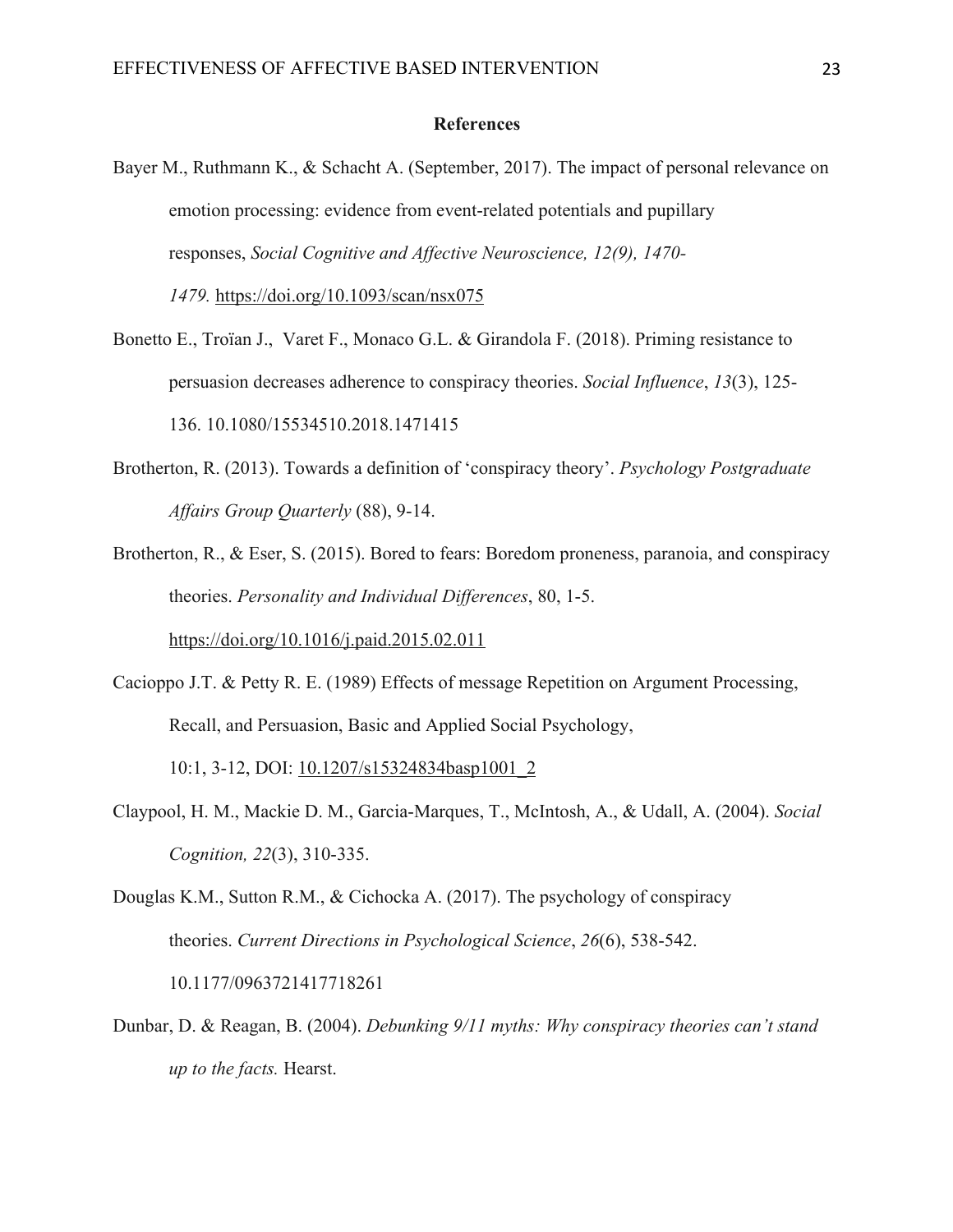Einstein, K. L., & Glick, D. M. (2015). Do I think BLS data are BS? The consequences of conspiracy theories. *Political Behavior, 37*(3), 679–701. https://doi.org/10.1007/s11109-014-9287-z

- Fabrigar, L.R., & Petty, R.E. (1999). The role of the affective and cognitive bases of attitudes in susceptibility to affectively and cognitively based persuasion. *Personality and Social Psychology Bulletin, 25*(3), 363-381. https://doi.org/10.1177/0146167299025003008
- Garcia-Marques, T. & Mackie, D. M. (2005). The feeling of familiarity as a regulator of persuasive processing. *Social Cognition, 19*(1), 9-34.
- Guess A., Nagler J., & Tucker, J. (2019). Less than you think: Prevalence and predictors of fake news dissemination on Facebook. *Science Advances 5(1)*.
- Hobbs, M. (2020). What is the internet doing to boomers' brains? *The Huffington Post.*
- Hofstadter, R. (1965). *The paranoid style in American politics*. Harvard University Press.
- Hovland, C.I., Janis, I.L., & Kelley, H.H. (1953). *Communication and persuasion.* Yale University Press.
- Jolley. D. (2013). The detrimental nature of conspiracy theories. *Psychology Postgraduate Affairs Group Quarterly* (88), 35-39.
- Jolley, D., & Douglas, K. (2014a). The effects of anti-vaccine conspiracy theories on vaccination intentions. *PLoS One*, **9**, e89177. https://doi.org/10.1371/journal.pone.0089177
- Jolley, D., & Douglas, K. (2014b). The social consequences of conspiracism: Exposure to conspiracy theories decreases intentions to engage in politics and to reduce one's carbon footprints. *British Journal of Psychology*, **105**, 35–56. https://doi.org/10.1111/bjop.12018
- Oliver, J., & Wood, T. (2014). Conspiracy theories and the paranoid styles(s) of mass opinion. *American Journal of Political Science, 58*, 952-966. https://doi.org/10.1111/ajps.12084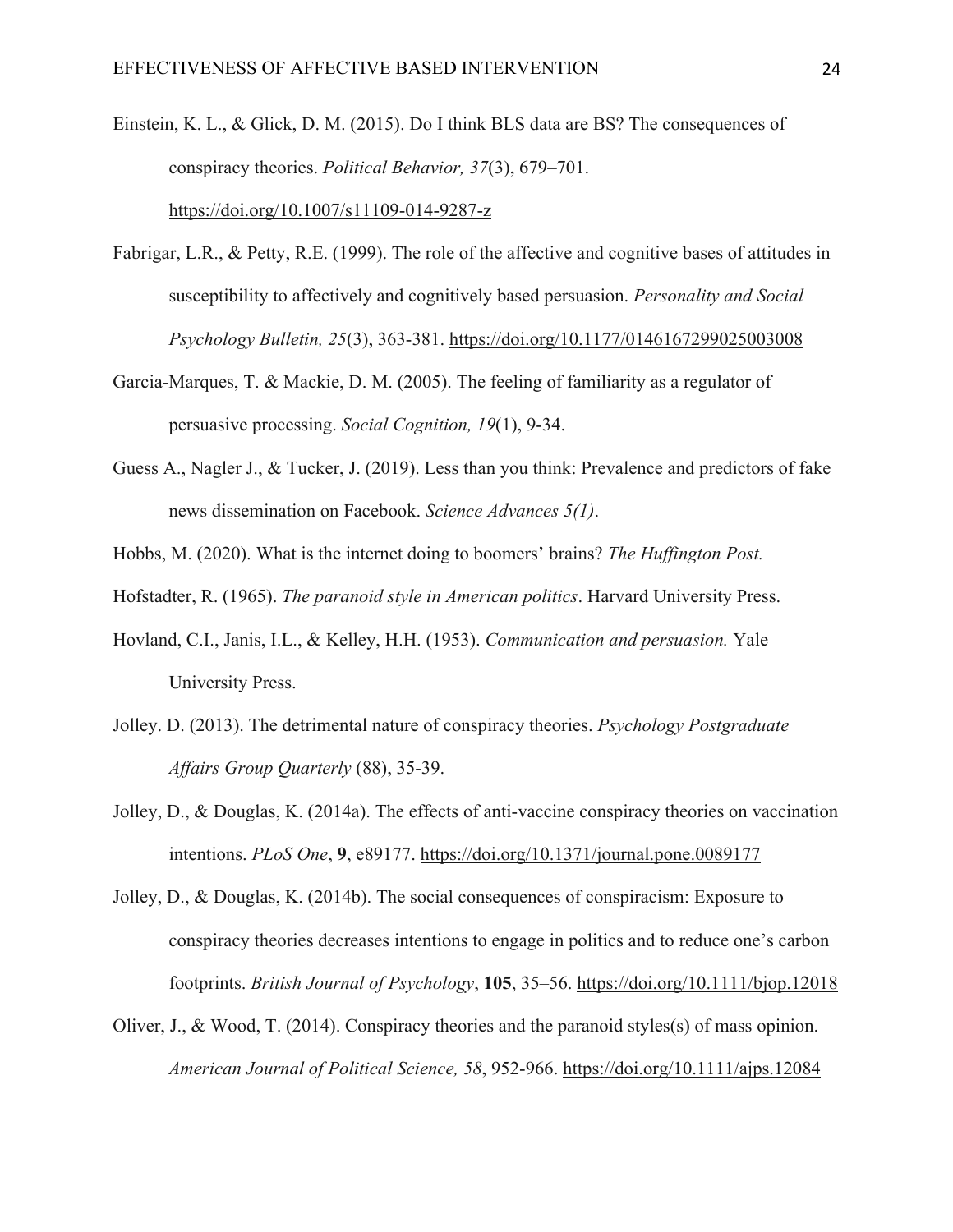- Petty, R. E., Cacioppo, J. T., & Goldman, R. (1981). Personal involvement as a determinant of argument-based persuasion. *Journal of Personality and Social Psychology, 41*(5), 847– 855. https://doi.org/10.1037/0022-3514.41.5.847
- Stojanov, A., & Halberstadt, J. (2019). The Conspiracy Mentality Scale: Distinguishing between irrational and rational suspicion. *Social Psychology, 50*(4), 215-232.

Uscinski, J. E. (2020). *Conspiracy Theories.* Rowman & Littlefield.

- Welch, M. (2020, September 21). *Vaccination*. Encyclopedia of Arkansas. https://encyclopediaofarkansas.net/entries/vaccination-8504/.
- Wells, G.L. & Olson, E. A. (2003). Eyewitness testimony. *Annual Review of Psychology,* (54), 277-295. https://doi.org/10.1146/annurev.psych.54.101601.145028
- van Prooijen, J.-W., Ligthart, J., Rosema, S. and Xu, Y. (2022), The entertainment value of conspiracy theories. Br. J. Psychol., 113: 25-48. https://doi.org/10.1111/bjop.12522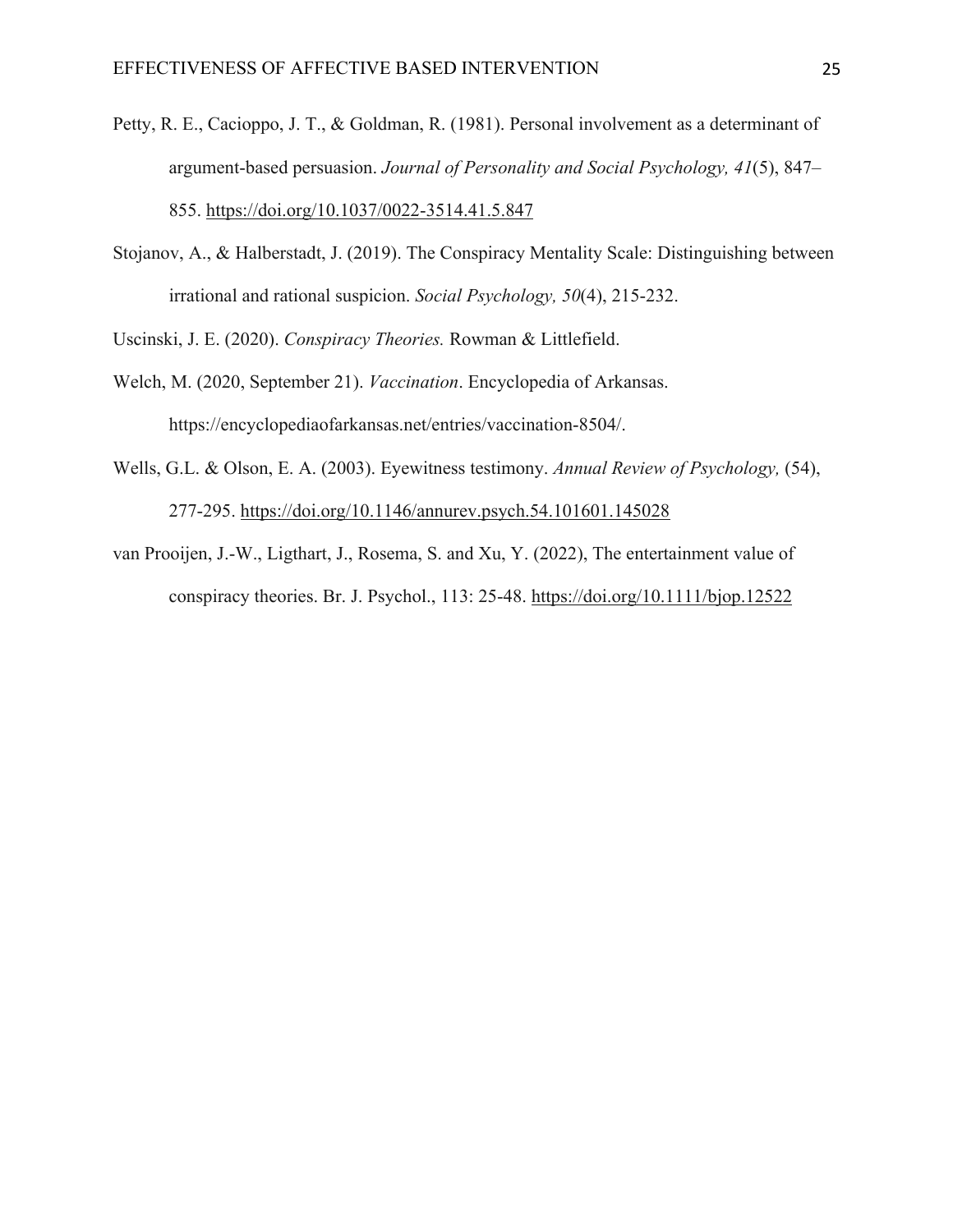#### **Appendix**

#### **Personal Relevance Condition**

Since the beginning of 2020, the world has been involved in the ongoing battle against SARS-CoV-2. Roughly 12 months later, the United States began to distribute vaccines to help build antibodies against COVID-19. The University is taking additional steps to prevent future disease outbreaks and ensure that the community will be protected by updating their required vaccinations. Currently, the University of Arkansas only requires the MMR, or measles, mumps, and rubella combination vaccine. However, the University has required others in the past, including the smallpox vaccine. After a thorough evaluation, the Arkansas Department of Health has recommended adding the smallpox vaccination to the required vaccination list based on evidence that this disease will begin to impact humans within the next 5 years. This policy will go into effect by *July (2023/2031)* in order to properly protect the University community against the virus.

However, the University of Arkansas Board of Trustees has some concerns about the smallpox vaccine. They believe that this vaccine might be harmful. Some people are concerned that vaccines cause other health conditions. These possible complications include MMR causing autism, the swine flu vaccine triggering type 1 diabetes, or the COVID-19 vaccine leading to infertility. The smallpox vaccine has not been updated since it was last required in 1972. In addition, the Board of Trustees do not believe that the smallpox disease will resurface. Smallpox has been eradicated worldwide due to the vaccination. However, the Arkansas Department of Health has reason to believe that this virus was able to survive in the permafrost that is currently melting in the Arctic. The Board of Trustees do not think that smallpox will become a problem.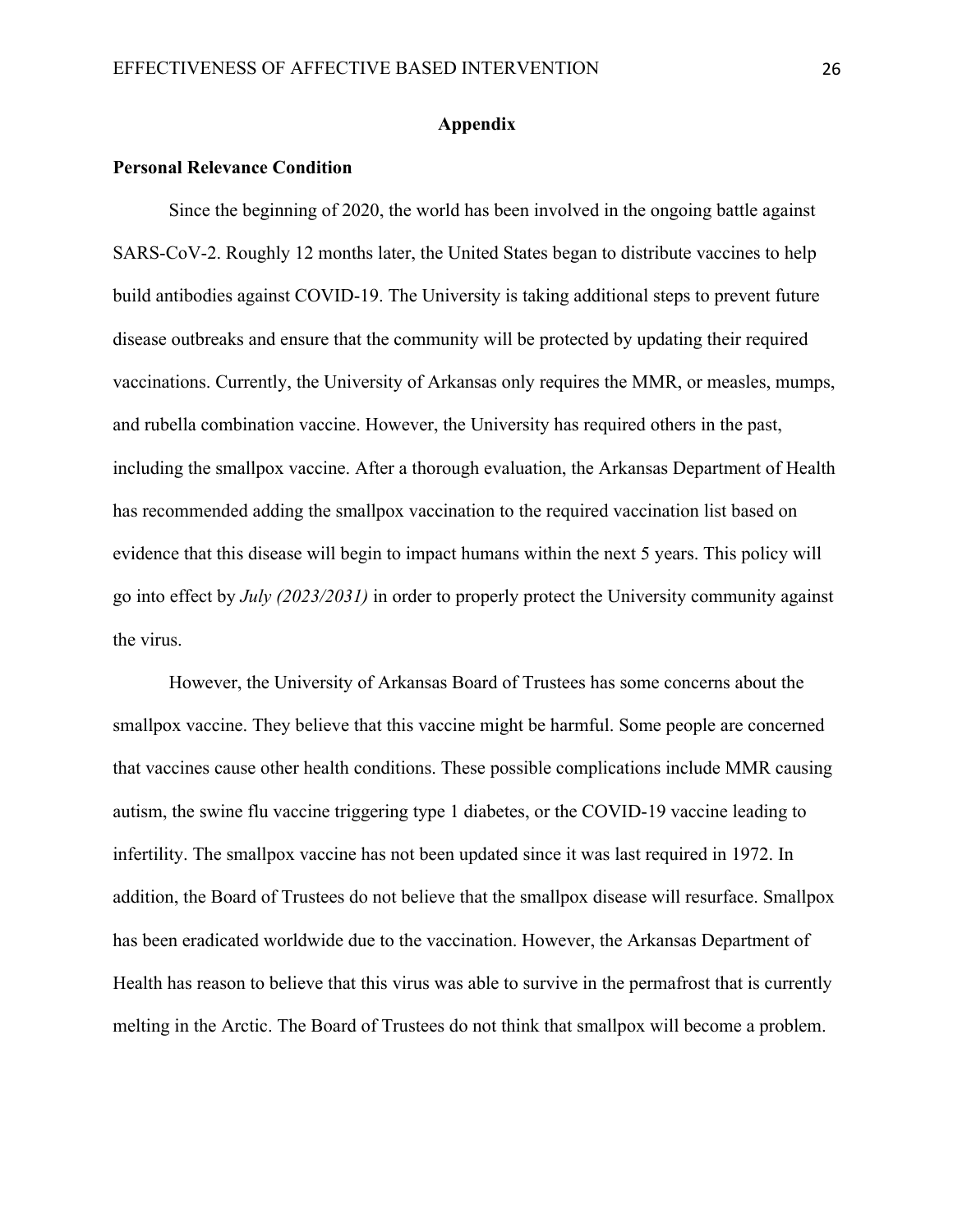#### **Control Condition**

What are the differences between an asteroid, meteoroid, meteor, and meteorite? And how do you find a meteorite? Meteorites that fall to earth are the next best thing to space missions. Extraterrestrial material comes to us, instead of the other way around!

To put it simply, they're all space rocks!

The largest rocks are called asteroids. Think of asteroids like minor planets which orbit around the Sun just like Earth.

Over time, these asteroids break down into smaller particles of rock called meteoroids. Meteoroids orbit our Sun, too.

When one of those meteoroids enters the Earth's atmosphere and vaporizes, it is called a meteor – or, shooting star. The meteor heats up and makes the air around it glow. We see a streak of light. Most meteors burn up. Scientists think up to 10,000 tons of meteors fall on the Earth each day, but most are no bigger than a speck of dust.

If a meteor survives its passage through the Earth's atmosphere without burning up and lands upon the Earth's surface, it's called a meteorite. Meteorites range in size from tiny pebbles to boulders. Some planets and moons don't have enough atmosphere to protect them against meteor and asteroid impacts. Earth's moon, Mercury, and even Mars are covered with round impact craters from these collisions.

Every day, dozens of small meteorites fall to the Earth. Those that are seen coming down are called "falls." Those that are recovered on the ground are called "finds."

Meteorites are often of great interest to researchers as studying them helps us to understand the formation and evolution of the solar system.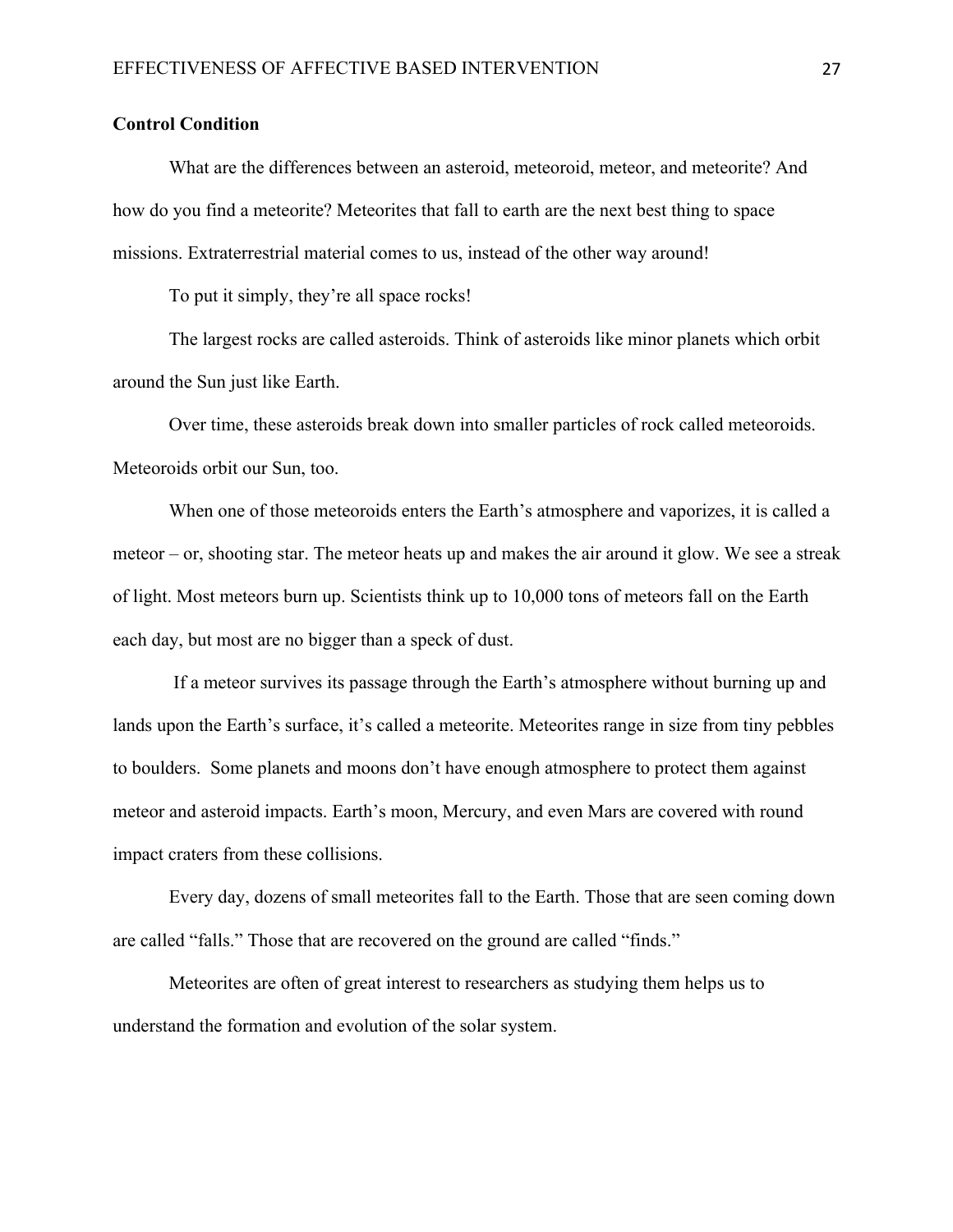Meteorites can be recognized by their dark, often scalloped exterior. Usually, they will be denser than a "normal" rock and will often be attracted to a magnet. If recovered, it is best to place them in a clean plastic bag or wrap them in aluminum foil. Meteorites should also be handled as little as possible to preserve their scientific value.

#### **Cognitive Condition**

Condition adopted from Jolley and Douglas (2014).

Some question the safety and effectiveness of vaccines. They're concerned that pharmaceutical companies and the government are concealing information about potential risks and side effects, but are motivated by profit to distribute vaccines anyway. But is this truly the case? There have, after all, been some cases of vaccine injury.

Fortunately, these concerns have little evidence to support them. Millions of people have been vaccinated worldwide, and less than .005% have ever had an adverse reaction to a vaccine. There is also a significant amount of evidence for the effectiveness of vaccines – they have eradicated deadly diseases such as smallpox and paralytic polio, increasing both life expectancy and quality of life for the world's population.

Perhaps unsurprisingly, therefore, a recent news poll of 1024 adults showed that an overwhelming majority of 61% believed that vaccines are safe and only a further 17% were unsure. Only 22% of respondents believed that vaccines were harmful and unsafe. Vaccines also result in considerable benefits to society, including reduced spending on healthcare. For example, in 2001, routine childhood immunization in the US was estimated to save over \$40 per birth-year cohort in overall social costs, including \$10 billion in direct health costs.